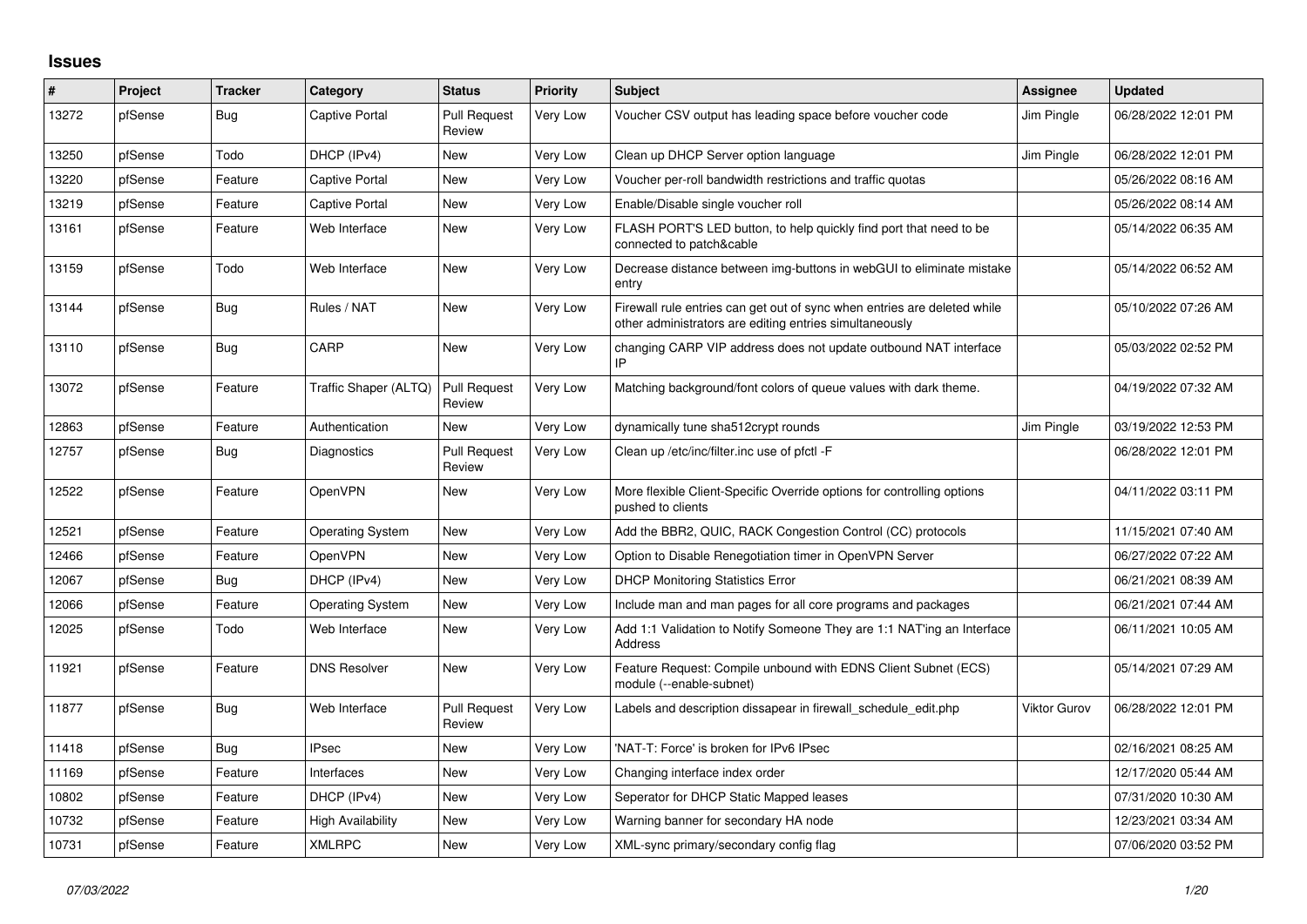| ∦     | Project | <b>Tracker</b> | Category                | <b>Status</b>                 | Priority | <b>Subject</b>                                                                                           | <b>Assignee</b>                       | <b>Updated</b>      |
|-------|---------|----------------|-------------------------|-------------------------------|----------|----------------------------------------------------------------------------------------------------------|---------------------------------------|---------------------|
| 10701 | pfSense | Bug            | Web Interface           | New                           | Very Low | Firewall Log too wide with Rule Description Column                                                       |                                       | 06/25/2020 07:36 AM |
| 10645 | pfSense | Feature        | Package System          | <b>New</b>                    | Very Low | Choosing active repo after restoring config but before starting pkgs<br>auto-installing                  |                                       | 09/22/2020 01:04 PM |
| 10467 | pfSense | Feature        | Notifications           | <b>New</b>                    | Very Low | Email alert functionality for system health                                                              |                                       | 05/21/2020 06:02 AM |
| 10446 | pfSense | Feature        | Rules / NAT             | <b>New</b>                    | Very Low | VIP address is not shown in firewall rules                                                               |                                       | 06/09/2022 02:07 PM |
| 10352 | pfSense | <b>Bug</b>     | Authentication          | New                           | Very Low | RADIUS authentication fails with MSCHAPv1 or MSCHAPv2 when<br>passwords contain international characters |                                       | 06/20/2022 04:04 PM |
| 10290 | pfSense | Feature        | Aliases / Tables        | <b>New</b>                    | Very Low | Firewall Aliases Add button on top of list                                                               |                                       | 07/10/2021 01:03 PM |
| 10258 | pfSense | Feature        | Certificates            | New                           | Very Low | allow to sign CA                                                                                         |                                       | 02/20/2020 04:20 AM |
| 10250 | pfSense | Feature        | DHCP (IPv4)             | <b>New</b>                    | Very Low | DHCP lease view by interface                                                                             |                                       | 02/11/2020 07:47 AM |
| 10238 | pfSense | Feature        | <b>Operating System</b> | New                           | Very Low | Periodic Scrub of ZFS filesystem                                                                         |                                       | 12/31/2020 03:02 PM |
| 10199 | pfSense | Todo           | Translations            | New                           | Very Low | Improve Spanish translation interface                                                                    | Aluisco Miguel<br>Ricardo<br>Mastrapa | 01/22/2020 09:22 AM |
| 9889  | pfSense | Bug            | Certificates            | New                           | Very Low | CRL check for Intermediate CA CRLs fails                                                                 | Jim Pingle                            | 11/08/2019 11:03 AM |
| 9837  | pfSense | <b>Bug</b>     | Interfaces              | <b>New</b>                    | Very Low | ipv6 is not completely disabled on the interfaces                                                        |                                       | 10/24/2019 01:16 AM |
| 9755  | pfSense | Bug            | Package System          | New                           | Very Low | package description wrong link<br>https://www.freshports.org/security/openvpn-client-export              |                                       | 09/13/2019 07:22 AM |
| 9575  | pfSense | Feature        | DHCP (IPv6)             | New                           | Very Low | RFC 7078 - Distributing Address Selection Policy Using DHCPv6                                            |                                       | 08/14/2019 02:39 PM |
| 9336  | pfSense | Feature        | Notifications           | <b>New</b>                    | Very Low | Make Dynamic DNS update notification e-mail optional                                                     |                                       | 02/18/2019 11:49 AM |
| 9183  | pfSense | <b>Bug</b>     | <b>LAGG Interfaces</b>  | New                           | Very Low | OpenVPN Lagg Interface not working after restart or new start                                            |                                       | 08/21/2019 11:17 AM |
| 9140  | pfSense | <b>Bug</b>     | Logging                 | New                           | Very Low | Unexpected rule can be displayed when looking up filter log entry with<br>multiple matching rules        |                                       | 08/19/2019 02:56 PM |
| 8879  | pfSense | Feature        | DHCP (IPv4)             | New                           | Very Low | DHCP options ADD force options                                                                           |                                       | 09/07/2018 09:14 AM |
| 8775  | pfSense | Feature        | Authentication          | New                           | Very Low | Use SRV record for LDAP Authentication                                                                   |                                       | 05/06/2020 07:49 AM |
| 8694  | pfSense | Feature        | Authentication          | <b>New</b>                    | Very Low | Client CA Auth for PFSense WebGui                                                                        |                                       | 08/21/2019 09:25 AM |
| 8599  | pfSense | Feature        | Rules / NAT             | New                           | Very Low | IPv6 flow labels                                                                                         |                                       | 07/16/2018 07:36 AM |
| 8464  | pfSense | <b>Bug</b>     | Wireless                | New                           | Very Low | Wireless USB card does not connect to WiFi automatically after<br>reboot/halt                            |                                       | 06/19/2020 03:44 AM |
| 8270  | pfSense | Todo           | Web Interface           | New                           | Very Low | Fix grammatically erroneous repetition                                                                   |                                       | 01/11/2018 08:19 AM |
| 8233  | pfSense | <b>Bug</b>     | <b>NAT Reflection</b>   | New                           | Very Low | NAT reflection back to originating host broken when using FQDN-based<br>IP aliases                       |                                       | 08/21/2019 10:53 AM |
| 8157  | pfSense | <b>Bug</b>     | Dashboard               | New                           | Very Low | Traffic Graph clutter from time to time                                                                  |                                       | 12/03/2017 06:40 AM |
| 7996  | pfSense | <b>Bug</b>     | Web Interface           | <b>Pull Request</b><br>Review | Very Low | Unnecessary link tag in login page                                                                       | Marcos<br>Mendoza                     | 06/28/2022 12:01 PM |
| 7934  | pfSense | Feature        | Dashboard               | New                           | Very Low | format support phone# for international use                                                              |                                       | 10/12/2017 04:38 PM |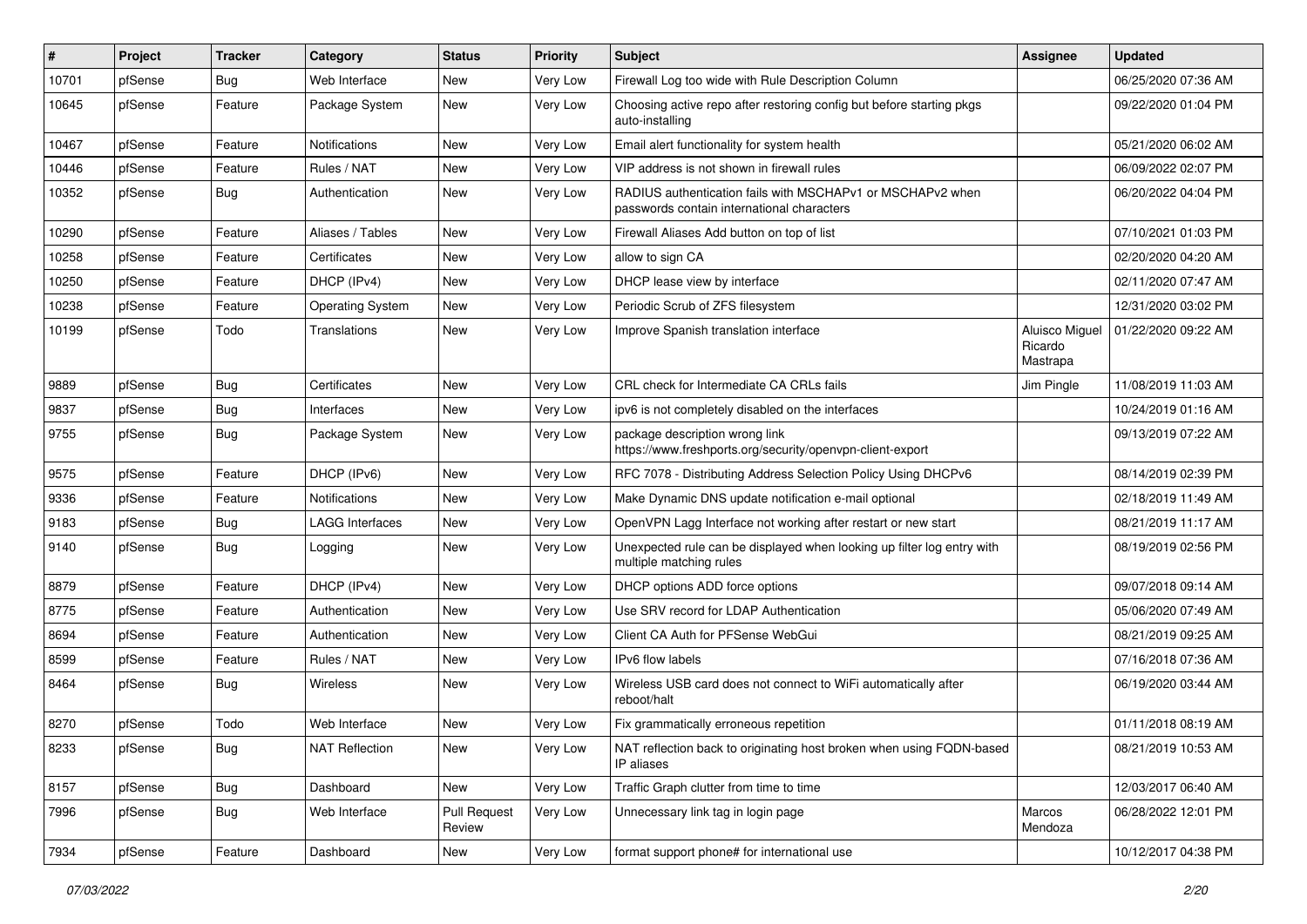| #     | Project             | <b>Tracker</b>     | Category              | <b>Status</b> | Priority | Subject                                                                                                      | Assignee             | <b>Updated</b>      |
|-------|---------------------|--------------------|-----------------------|---------------|----------|--------------------------------------------------------------------------------------------------------------|----------------------|---------------------|
| 7857  | pfSense             | Bug                | Dashboard             | New           | Very Low | Interfaces Widget U/I fails to wrap IPV6 addresses when the string is too<br>wide for the widget             |                      | 08/13/2019 09:15 AM |
| 7718  | pfSense             | Feature            | <b>Dynamic DNS</b>    | New           | Very Low | Hostname for Custom DynDNS Updater.                                                                          |                      | 07/24/2017 10:05 AM |
| 7648  | pfSense             | <b>Bug</b>         | CARP                  | <b>New</b>    | Very Low | SPAN ports on an interface renders CARP HA inoperative                                                       |                      | 06/14/2017 09:19 PM |
| 7553  | pfSense             | <b>Bug</b>         | <b>Captive Portal</b> | Confirmed     | Very Low | Captive portal on a parent interface blocks traffic on VLAN interfaces too                                   |                      | 08/19/2018 03:15 PM |
| 7030  | pfSense             | Feature            | Multi-WAN             | New           | Very Low | New Feature Load Balance Per Amount Of GB                                                                    |                      | 08/13/2019 02:56 PM |
| 6804  | pfSense             | Feature            | Diagnostics           | New           | Very Low | Add row counter into Diagnostics -> Edit File                                                                |                      | 08/20/2019 03:44 PM |
| 6727  | pfSense             | Todo               | Web Interface         | New           | Very Low | Missing file apple-touch-icon-precomposed.png?                                                               | <b>Jared Dillard</b> | 08/18/2016 02:10 PM |
| 6647  | pfSense             | Todo               | Web Interface         | New           | Very Low | <b>Enable Additional Security Headers</b>                                                                    |                      | 05/14/2021 01:09 AM |
| 6544  | pfSense             | Feature            | DHCP (IPv4)           | New           | Very Low | RFC 3046 DHCP Option 82 support (and RFC 3315/4649/4580 for<br>IPv6)                                         |                      | 07/13/2020 02:14 AM |
| 5835  | pfSense             | Feature            | OpenVPN               | New           | Very Low | Improve OpenVPN client gateway detection in edge cases where the<br>remote does not send gateway information |                      | 03/20/2016 12:29 AM |
| 5735  | pfSense             | Feature            | Aliases / Tables      | <b>New</b>    | Very Low | Automaticaly add DHCP leases to alias list or make it readable in<br>selected fields                         |                      | 08/21/2019 11:01 AM |
| 5091  | pfSense             | Bug                | Rules / NAT           | Confirmed     | Very Low | In rule creation destination ports fields (from and to) are too small to<br>read ports aliases names         |                      | 01/07/2020 07:48 AM |
| 4298  | pfSense             | <b>Bug</b>         | <b>SNMP</b>           | Assigned      | Very Low | Excessive errors from snmpd                                                                                  | Luiz Souza           | 09/13/2020 08:21 AM |
| 1738  | pfSense             | <b>Bug</b>         | Backup / Restore      | New           | Very Low | Restore fails when username in backup is not matching                                                        |                      | 12/11/2021 07:51 PM |
| 895   | pfSense             | Feature            | <b>PPP</b> Interfaces | New           | Very Low | PPP subsystem MPPE/MPPC support                                                                              |                      | 09/10/2019 04:24 PM |
| 12805 | pfSense Docs        | New Content        | General               | New           | Very Low | Add documentation about what triggers a notfication                                                          |                      | 02/15/2022 05:10 PM |
| 12804 | pfSense Docs        | <b>New Content</b> | General               | New           | Very Low | Create Slack documentation                                                                                   |                      | 02/15/2022 04:59 PM |
| 12457 | pfSense Docs        | Todo               | Packages              | New           | Very Low | Add UPS Configuration Recipes for apcupsd and nut UPS Packages<br>with Common Brand Units                    |                      | 10/18/2021 08:37 AM |
| 11145 | pfSense Docs        | Correction         | Virtualization        | New           | Very Low | Feedback on pfSense Configuration Recipes - Virtualizing pfSense<br>with Hyper-V                             | Jim Pingle           | 03/06/2021 04:14 PM |
| 12789 | pfSense<br>Packages | Feature            | <b>ACME</b>           | New           | Very Low | Show expiration date of certificates in the ACME package list                                                |                      | 02/14/2022 09:20 AM |
| 11777 | pfSense<br>Packages | <b>Bug</b>         | Unbound               | New           | Very Low | Input validation prevents DNS Resolver from being disabled                                                   |                      | 04/05/2021 05:51 PM |
| 11650 | pfSense<br>Packages | <b>Bug</b>         | <b>FRR</b>            | New           | Verv Low | FRR configuration broken on restore of manually edited FRR config<br>sections                                |                      | 03/10/2021 08:50 AM |
| 11493 | pfSense<br>Packages | <b>Bug</b>         | Zabbix                | New           | Very Low | After upgrade zabbix proxy wont start                                                                        |                      | 02/21/2021 05:31 AM |
| 11490 | pfSense<br>Packages | <b>Bug</b>         | Service Watchdog      | New           | Very Low | Service Watchdog - Impacts Reboots and Package Updates                                                       |                      | 02/22/2021 12:07 PM |
| 11266 | pfSense<br>Packages | Feature            | AutoConfigBackup      | New           | Very Low | Give an option to list restore point in "reverse" order/latest at the top.                                   |                      | 01/19/2021 06:58 PM |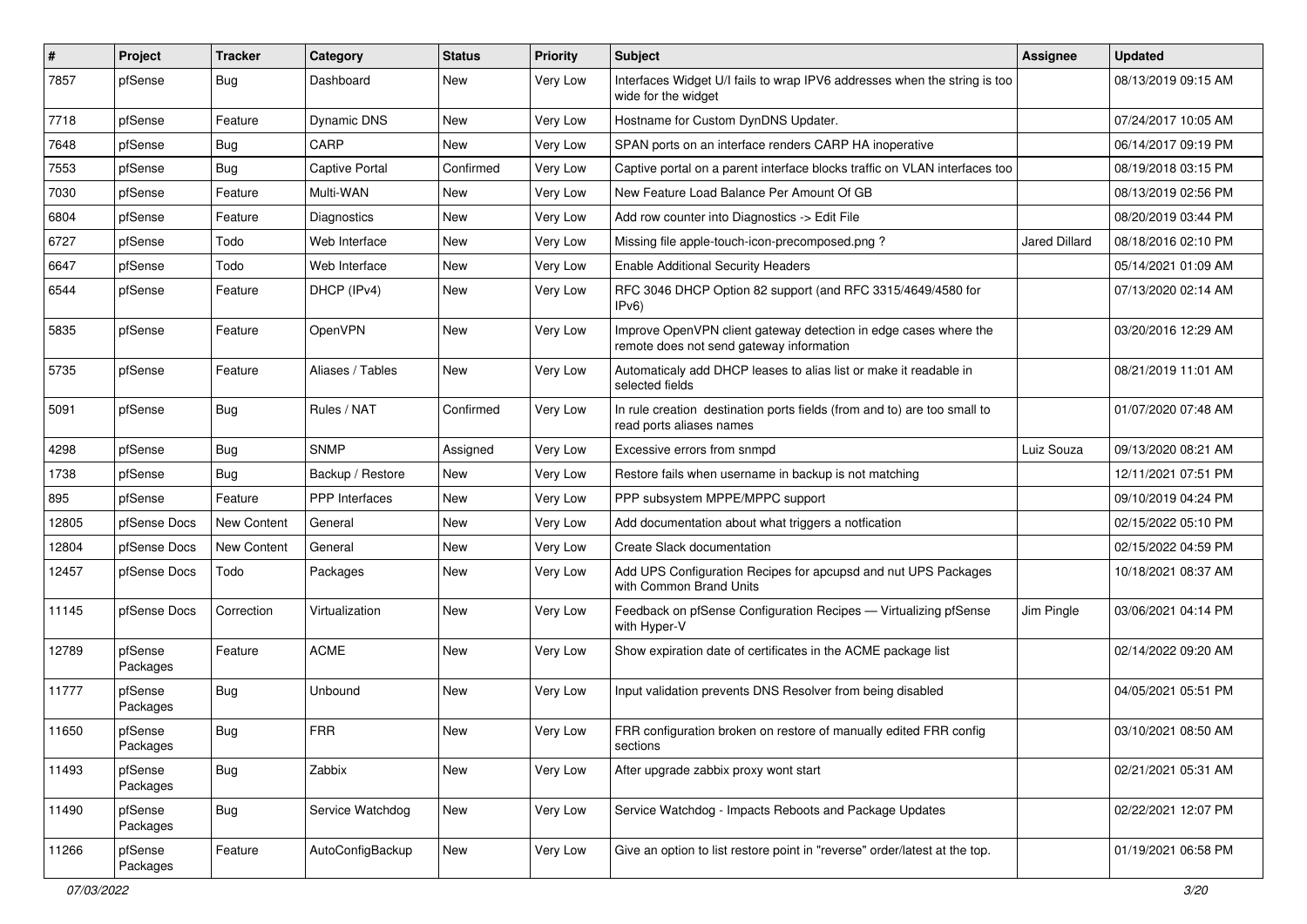| $\pmb{\#}$ | Project             | Tracker    | Category                 | <b>Status</b> | <b>Priority</b> | Subject                                                                                     | <b>Assignee</b> | <b>Updated</b>      |
|------------|---------------------|------------|--------------------------|---------------|-----------------|---------------------------------------------------------------------------------------------|-----------------|---------------------|
| 11165      | pfSense<br>Packages | Feature    | OpenVPN Client<br>Export | New           | Very Low        | OpenVPN Exporter - Allow for name customization                                             |                 | 07/10/2021 12:58 PM |
| 11000      | pfSense<br>Packages | <b>Bug</b> | haproxy                  | New           | Very Low        | haproxy deprecated trick suggested                                                          |                 | 12/23/2020 02:55 PM |
| 10831      | pfSense<br>Packages | Feature    | New Package<br>Request   | <b>New</b>    | Very Low        | Integration of nntp-proxy into pfsense                                                      |                 | 08/13/2020 09:09 AM |
| 10570      | pfSense<br>Packages | Feature    | OpenVPN Client<br>Export | <b>New</b>    | Very Low        | OpenVPN Export for iOS should use .ovpn12 for certs and private key                         |                 | 05/19/2020 10:12 AM |
| 10377      | pfSense<br>Packages | Feature    | FreeRADIUS               | New           | Very Low        | Allow usage of TOTP (Google-Authenticator) without PIN                                      |                 | 03/30/2020 11:43 AM |
| 10358      | pfSense<br>Packages | Feature    | <b>FRR</b>               | <b>New</b>    | Very Low        | <b>Stage FRR Configuration Changes</b>                                                      |                 | 03/19/2020 06:48 AM |
| 10265      | pfSense<br>Packages | <b>Bug</b> | Notes                    | <b>New</b>    | Very Low        | Adding a Note with malformed title will force system restore                                |                 | 02/27/2020 10:12 AM |
| 9725       | pfSense<br>Packages | Feature    | <b>ACME</b>              | New           | Very Low        | Ability to use template variables in acme package                                           |                 | 09/04/2019 07:12 AM |
| 9648       | pfSense<br>Packages | Feature    | haproxy                  | New           | Very Low        | Multiple node Sync HAProxy configuration to backup CARP members<br>via XMLRPC.              |                 | 07/25/2019 10:04 AM |
| 9486       | pfSense<br>Packages | <b>Bug</b> | softflowd                | <b>New</b>    | Very Low        | ifindex values used for softflowd are incorrect                                             |                 | 08/14/2019 02:30 PM |
| 9141       | pfSense<br>Packages | Feature    | <b>FRR</b>               | <b>New</b>    | Very Low        | FRR xmlrpc                                                                                  | Jim Pingle      | 11/26/2018 07:49 AM |
| 9012       | pfSense<br>Packages | <b>Bug</b> | Squid                    | <b>New</b>    | Very Low        | Captive Portal authentication in Squid Proxy Server does not work                           |                 | 10/12/2019 05:06 AM |
| 8454       | pfSense<br>Packages | Bug        | arpwatch                 | New           | Very Low        | Arpwatch package break email notifications from other sources                               |                 | 06/23/2022 07:49 PM |
| 8161       | pfSense<br>Packages | Feature    | FreeRADIUS               | <b>New</b>    | Very Low        | Add virtual server support to FreeRadius                                                    |                 | 12/05/2017 01:57 PM |
| 8148       | pfSense<br>Packages | Feature    | OpenVPN Client<br>Export | New           | Very Low        | OpenVPN - Output Windows Client .MSI Installer for GPO deployment                           |                 | 11/30/2017 01:24 PM |
| 7608       | pfSense<br>Packages | Feature    | FreeRADIUS               | <b>New</b>    | Very Low        | Captive Portal amount of traffic Account + Free Radius+Mysql                                |                 | 05/28/2017 09:08 AM |
| 12832      | pfSense Plus        | Feature    | Hardware / Drivers       | <b>New</b>    | Very Low        | 6100 configurable Blinking Blue LED                                                         |                 | 02/22/2022 07:30 AM |
| 12759      | pfSense Plus        | Bug        | Package System           | New           | Very Low        | Proprietary packages link to non-existant or non-public github pages                        |                 | 02/09/2022 10:43 AM |
| 13322      | pfSense             | Feature    | Diagnostics              | New           | Low             | Define Packet Capture Protocol                                                              |                 | 06/30/2022 06:45 AM |
| 13318      | pfSense             | <b>Bug</b> | Web Interface            | Feedback      | Low             | NDP Table not showing hostname                                                              | Jim Pingle      | 07/02/2022 02:57 AM |
| 13294      | pfSense             | Feature    | Gateways                 | New           | Low             | Change gateway name                                                                         |                 | 06/22/2022 06:07 PM |
| 13289      | pfSense             | <b>Bug</b> | Backup / Restore         | New           | Low             | Attempting to restore a 0 byte "config.xml" prints an error that the file<br>cannot be read |                 | 06/28/2022 12:01 PM |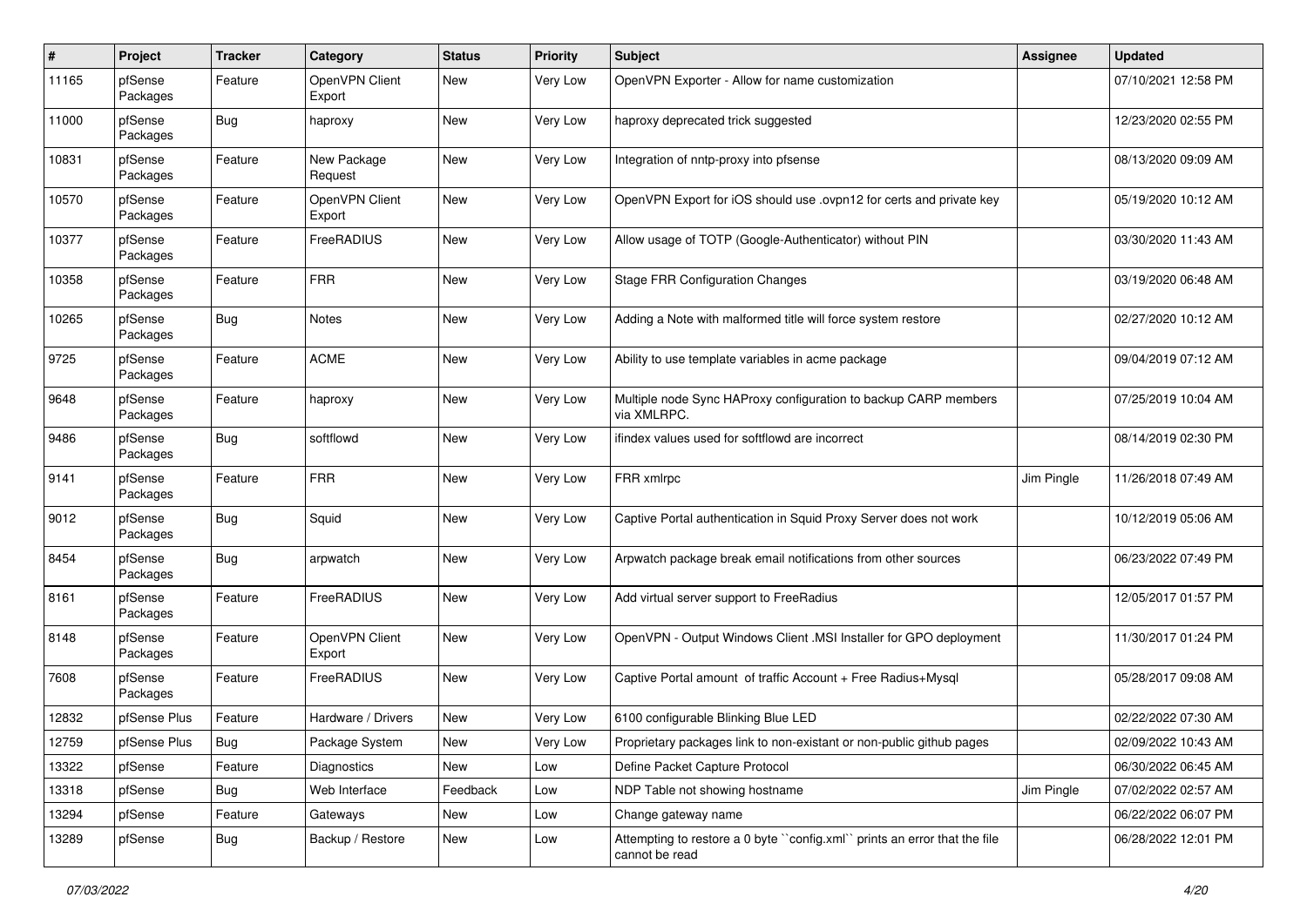| #     | Project | <b>Tracker</b> | Category                | <b>Status</b>                 | <b>Priority</b> | <b>Subject</b>                                                                              | Assignee   | <b>Updated</b>      |
|-------|---------|----------------|-------------------------|-------------------------------|-----------------|---------------------------------------------------------------------------------------------|------------|---------------------|
| 13263 | pfSense | Bug            | DHCP (IPv4)             | New                           | Low             | Deleting a static DHCP entry when the related IP is not in the arp table<br>spams the log   |            | 06/10/2022 11:18 AM |
| 13258 | pfSense | Bug            | Console Menu            | <b>Pull Request</b><br>Review | Low             | secret menu option 100                                                                      | Jim Pingle | 06/28/2022 12:01 PM |
| 13168 | pfSense | Feature        | Dashboard               | New                           | Low             | Multiple Dashboard views for a single user                                                  |            | 05/16/2022 07:53 AM |
| 13000 | pfSense | Bug            | <b>IPsec</b>            | New                           | Low             | IPsec AES-GCM encryption algorithm "Key Length" field should be<br>labeled "ICV Length"     |            | 03/30/2022 07:40 AM |
| 12850 | pfSense | Bug            | Routing                 | New                           | Low             | Console error during boot: "route: route has not been found"                                |            | 02/22/2022 08:27 AM |
| 12813 | pfSense | Feature        | Installer               | New                           | Low             | Recover extra data in the installer                                                         |            | 02/17/2022 07:52 AM |
| 12734 | pfSense | Bug            | Web Interface           | Incomplete                    | Low             | Long hostname breaks DHCP leases layout                                                     |            | 01/31/2022 01:03 PM |
| 12564 | pfSense | Feature        | Aliases / Tables        | New                           | Low             | add column to show that an Alias is in use by or not                                        |            | 12/04/2021 07:25 PM |
| 12551 | pfSense | Feature        | <b>DNS Resolver</b>     | New                           | Low             | Add ability to set DNS resolver search domain list                                          |            | 12/01/2021 11:18 AM |
| 12539 | pfSense | Bug            | Interfaces              | New                           | Low             | Changing VLAN ID for LAN interface in assignments silently fails.                           |            | 11/23/2021 04:12 AM |
| 12393 | pfSense | Bug            | Traffic Shaper (ALTQ)   | New                           | Low             | Priority of gOthersLow higher than default queues                                           |            | 09/21/2021 02:48 PM |
| 12370 | pfSense | Feature        | Rules / NAT             | New                           | Low             | Add limiters to Queue column on firewall rule list                                          |            | 09/14/2021 07:37 AM |
| 12343 | pfSense | Feature        | Diagnostics             | New                           | Low             | Real time traffic monitoring                                                                |            | 09/06/2021 01:26 PM |
| 12248 | pfSense | Feature        | Package System          | New                           | Low             | Package Update Availability Notification                                                    |            | 11/28/2021 10:02 AM |
| 12183 | pfSense | Regression     | Interfaces              | New                           | Low             | Changing MAC address for PPP parent interface stopped working                               |            | 04/20/2022 04:16 PM |
| 12070 | pfSense | <b>Bug</b>     | DHCP (IPv4)             | New                           | Low             | <b>VLAN0 for WAN DHCP</b>                                                                   |            | 12/23/2021 04:31 PM |
| 12013 | pfSense | Bug            | Logging                 | New                           | Low             | Reading log data is inefficient in certain cases                                            |            | 06/08/2021 07:35 AM |
| 11589 | pfSense | Feature        | <b>Traffic Graphs</b>   | <b>Pull Request</b><br>Review | Low             | Fix iftop experimental traffic fetcher, unify and improve output style                      |            | 03/03/2021 03:30 PM |
| 11588 | pfSense | Feature        | WireGuard               | New                           | Low             | Automatically suggest next IP address in Wireguard interface subnet<br>when creating a peer |            | 12/22/2021 03:35 AM |
| 11566 | pfSense | Bug            | Web Interface           | New                           | Low             | Firewall Maximum Table Entries "default size" is whatever is entered                        |            | 02/27/2021 10:01 AM |
| 11508 | pfSense | Todo           | Web Interface           | <b>Pull Request</b><br>Review | Low             | Update SimplePie to to v1.5.6                                                               |            | 02/23/2021 07:23 AM |
| 11440 | pfSense | Feature        | Web Interface           | New                           | Low             | Expand collapsed sections by clicking anywhere on header                                    |            | 10/28/2021 01:35 PM |
| 11438 | pfSense | Feature        | Hardware / Drivers      | New                           | Low             | Allow multiple cryptographic accelerator modules to be loaded at the<br>same time           |            | 02/18/2021 12:40 PM |
| 11369 | pfSense | Feature        | <b>Operating System</b> | New                           | Low             | add Enabling IPv6 Source Address Validation support                                         |            | 02/04/2021 10:03 AM |
| 11352 | pfSense | <b>Bug</b>     | FreeBSD                 | New                           | Low             | CTF types > 2^15 in the pfSense kernel config results in DTrace failing                     | Scott Long | 03/17/2021 02:52 AM |
| 11270 | pfSense | Feature        | VPN (Multiple Types)    | New                           | Low             | Consider integrating Nebula mesh VPN                                                        |            | 01/20/2021 03:34 PM |
| 11213 | pfSense | Feature        | Gateways                | New                           | Low             | Option to mark gateway as down directly from Table                                          |            | 01/03/2021 07:09 AM |
| 11093 | pfSense | Bug            | Wireless                | New                           | Low             | ral(4) driver non-functional in arm64                                                       |            | 11/21/2020 10:45 AM |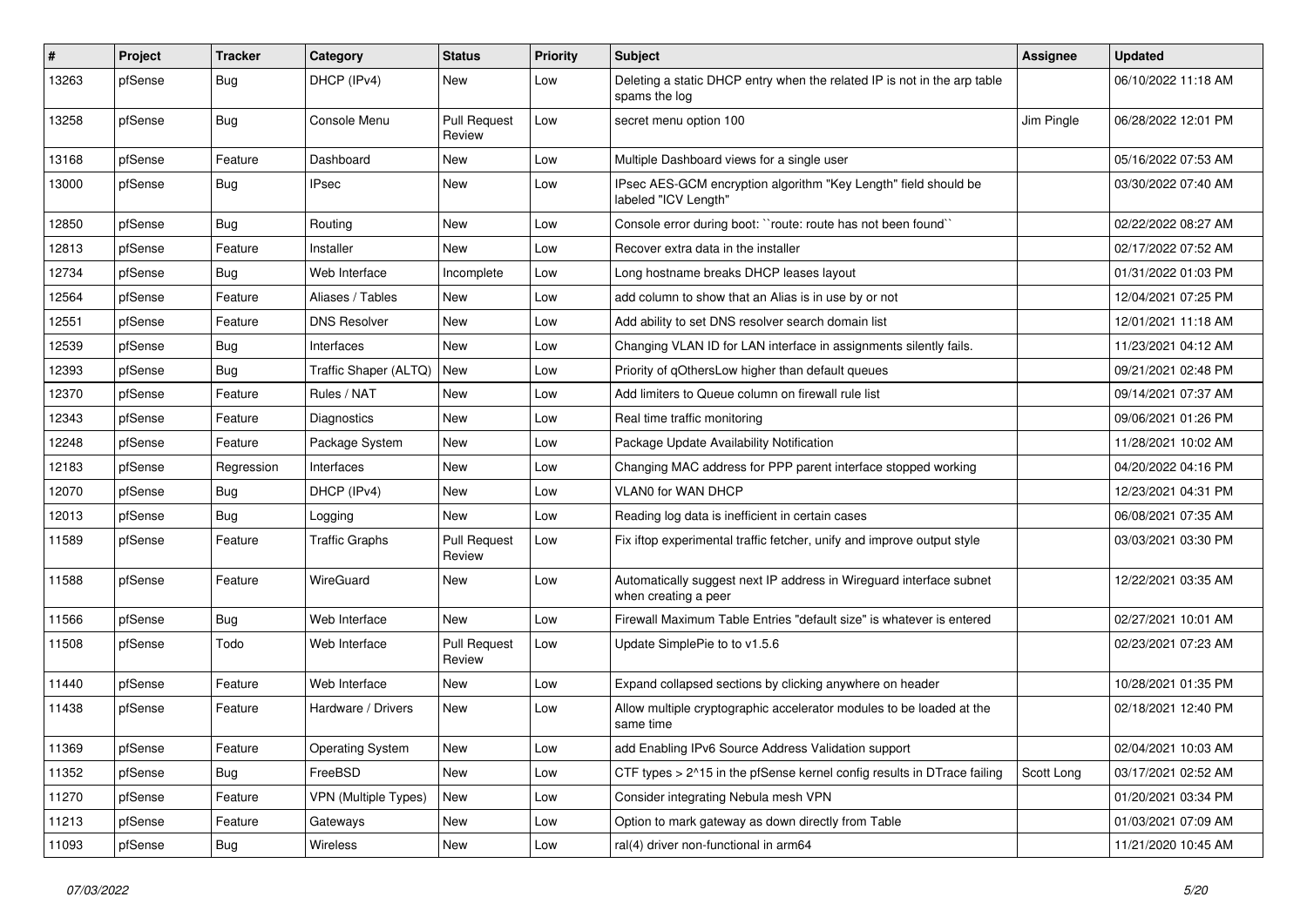| #     | Project | Tracker    | Category                | <b>Status</b>                 | <b>Priority</b> | <b>Subject</b>                                                                                                               | Assignee             | <b>Updated</b>      |
|-------|---------|------------|-------------------------|-------------------------------|-----------------|------------------------------------------------------------------------------------------------------------------------------|----------------------|---------------------|
| 11004 | pfSense | Feature    | DHCP (IPv4)             | New                           | Low             | DHCP reservations with no IP address show entries in DHCP leases                                                             |                      | 10/26/2020 07:22 AM |
| 10995 | pfSense | Feature    | <b>Operating System</b> | New                           | Low             | Remove VMware MSI-X from the PCI blacklist.                                                                                  |                      | 10/20/2020 11:40 AM |
| 10959 | pfSense | <b>Bug</b> | <b>Traffic Graphs</b>   | Feedback                      | Low             | Traffic graph stopped on interface used via netmap                                                                           |                      | 02/22/2021 02:57 AM |
| 10952 | pfSense | <b>Bug</b> | Rules / NAT             | New                           | Low             | Inconsistency in Subnet Defaults Between Firewall Rules and Interface<br><b>Address Assignments</b>                          |                      | 10/09/2020 12:50 PM |
| 10918 | pfSense | Feature    | Aliases / Tables        | New                           | Low             | IP Aliases de-duplication                                                                                                    |                      | 12/13/2020 11:37 PM |
| 10892 | pfSense | <b>Bug</b> | Rules / NAT             | New                           | Low             | Large number of VLAN/LANs make floating rules are to read                                                                    | <b>Jared Dillard</b> | 02/01/2021 03:29 PM |
| 10690 | pfSense | <b>Bug</b> | Installer               | New                           | Low             | Not possible to make UFS install on ZFS formatted drive                                                                      |                      | 04/21/2022 12:39 PM |
| 10464 | pfSense | Todo       | Upgrade                 | New                           | Low             | Disallow package updates when a system update is available                                                                   |                      | 06/30/2022 08:41 AM |
| 10395 | pfSense | Feature    | Dashboard               | New                           | Low             | Add Dashboard System Information support for more PC Engines APU<br>boards                                                   |                      | 02/17/2022 01:02 AM |
| 10312 | pfSense | Feature    | Rules / NAT             | New                           | Low             | Reordering of NAT rules without dragging                                                                                     |                      | 03/03/2020 07:28 AM |
| 10280 | pfSense | Feature    | Dashboard               | New                           | Low             | <b>DHCP Leases widget</b>                                                                                                    |                      | 11/07/2020 09:18 PM |
| 10204 | pfSense | Feature    | Interfaces              | New                           | Low             | Possible clarification of Track IPv6 Interface Subnet ID                                                                     |                      | 01/23/2020 01:04 PM |
| 10144 | pfSense | Feature    | Web Interface           | New                           | Low             | Default Sort Order, DHCP Leases                                                                                              |                      | 12/31/2019 06:47 PM |
| 9970  | pfSense | Feature    | <b>Captive Portal</b>   | New                           | Low             | Captive Portal and SAML2 Integration                                                                                         | Mauro Braggio        | 10/12/2020 07:39 AM |
| 9887  | pfSense | <b>Bug</b> | Rules / NAT             | <b>Pull Request</b><br>Review | Low             | Rule separator positions change when deleting multiple rules                                                                 |                      | 07/01/2022 02:25 PM |
| 9718  | pfSense | Feature    | Diagnostics             | New                           | Low             | Make diag states summary table sortable                                                                                      |                      | 10/06/2020 09:12 AM |
| 9717  | pfSense | Feature    | Web Interface           | New                           | Low             | Search box for pfsense?                                                                                                      |                      | 07/05/2020 02:14 PM |
| 9353  | pfSense | <b>Bug</b> | Dashboard               | New                           | Low             | PHPSession errors from limited access to dashboard and widgets                                                               |                      | 10/06/2020 09:31 AM |
| 9296  | pfSense | <b>Bug</b> | Aliases / Tables        | Confirmed                     | Low             | Alias content is sometimes incomplete when mixing FQDN and IP<br>address                                                     | Reid<br>Linnemann    | 06/18/2022 03:12 PM |
| 9293  | pfSense | Feature    | Web Interface           | <b>New</b>                    | Low             | Provide WebUI message (banner) prior to login                                                                                |                      | 08/14/2019 02:39 PM |
| 9149  | pfSense | <b>Bug</b> | Package System          | New                           | Low             | Continued issues with /tmp and /var in RAM on 2.4                                                                            |                      | 11/24/2018 11:56 AM |
| 8846  | pfSense | <b>Bug</b> | Gateways                | New                           | Low             | Misleading gateway error message adding/editing static routes using a<br>disabled interface                                  |                      | 08/21/2019 11:29 AM |
| 8820  | pfSense | <b>Bug</b> | Rules / NAT             | New                           | Low             | System/Advanced/Misc - "Do not kill connections when schedule<br>expires" UN-checked still leaves existing connections open. |                      | 07/28/2020 10:59 AM |
| 8743  | pfSense | Todo       | Gateways                | New                           | Low             | Gateway Groups page should list gateways in tier order                                                                       |                      | 08/14/2019 12:16 PM |
| 8576  | pfSense | Bug        | Rules / NAT             | Feedback                      | Low             | pfSense stops passing traffic after some time when using Outbound<br>NAT pool w/ Sticky Address                              |                      | 10/28/2021 01:47 PM |
| 8532  | pfSense | Feature    | OpenVPN                 | New                           | Low             | Ability to add metric to pushed routes                                                                                       |                      | 05/22/2018 07:45 AM |
| 8502  | pfSense | <b>Bug</b> | Web Interface           | Confirmed                     | Low             | main (top) menu items do not drop down in some cases                                                                         |                      | 07/06/2020 02:39 PM |
| 8500  | pfSense | <b>Bug</b> | Dynamic DNS             | New                           | Low             | Incorrect categorization of status/info messages from phpDynDNS                                                              |                      | 08/16/2019 12:50 PM |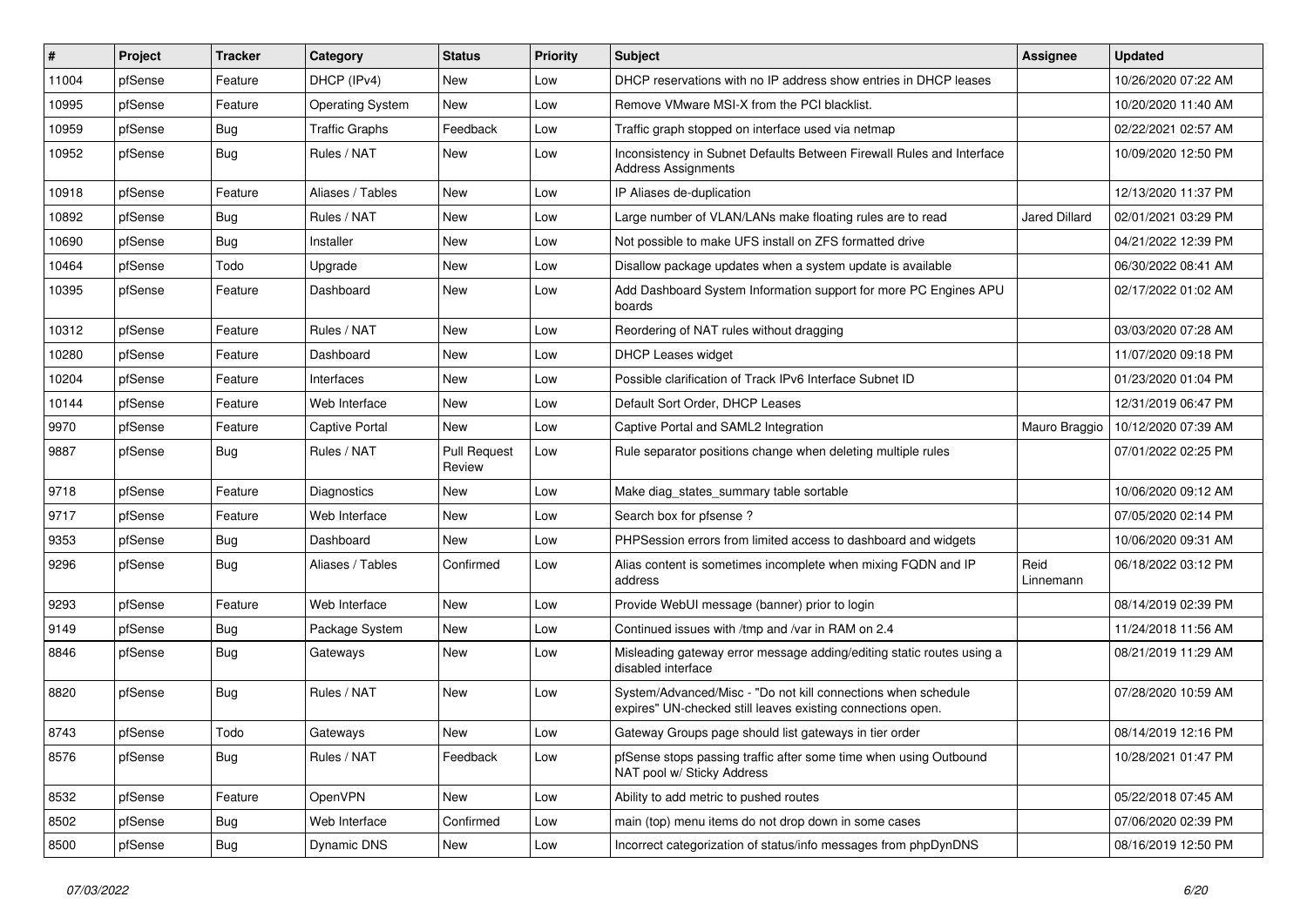| #    | Project | <b>Tracker</b> | Category                                 | <b>Status</b> | <b>Priority</b> | Subject                                                                                  | <b>Assignee</b>    | <b>Updated</b>      |
|------|---------|----------------|------------------------------------------|---------------|-----------------|------------------------------------------------------------------------------------------|--------------------|---------------------|
| 8474 | pfSense | Feature        | High Availability                        | New           | Low             | Easier Conversion to HA Pair from Existing Non-HA Firewall                               |                    | 04/19/2018 11:52 PM |
| 8458 | pfSense | Feature        | Dashboard                                | New           | Low             | Allow reordering of interface widget                                                     |                    | 08/14/2019 10:52 AM |
| 8316 | pfSense | Feature        | Rules / NAT                              | New           | Low             | expiration date when creating new rules                                                  |                    | 08/21/2019 09:11 AM |
| 8192 | pfSense | Bug            | Gateway Monitoring                       | New           | Low             | dpinger - Change in ISP link-local IPv6 address drops connectivity                       | Luiz Souza         | 11/05/2020 07:31 AM |
| 7848 | pfSense | <b>Bug</b>     | Diagnostics                              | New           | Low             | NDP Table Sort by Expiration Error                                                       |                    | 08/26/2019 02:56 PM |
| 7788 | pfSense | <b>Bug</b>     | Dashboard                                | New           | Low             | Irregular updating of widgets like cpu/uptime on system widget.                          |                    | 08/21/2019 09:03 AM |
| 7688 | pfSense | Feature        | Backup / Restore                         | New           | Low             | AutoConfigBackup - Info Icon - username only                                             |                    | 10/22/2017 10:46 AM |
| 7531 | pfSense | Feature        | Package System                           | <b>New</b>    | Low             | pkg behavior when encountering invalid SSL certificate                                   |                    | 05/08/2017 06:57 PM |
| 7495 | pfSense | Feature        | <b>DNS Resolver</b>                      | New           | Low             | Ability to set TTL for local for Unbound host overrides and dhcp leases                  |                    | 03/06/2018 09:46 AM |
| 7459 | pfSense | Feature        | <b>Diagnostics</b>                       | New           | Low             | "Refresh" button for Diagnostics/Tables display                                          |                    | 08/21/2019 09:27 AM |
| 7442 | pfSense | Feature        | Diagnostics                              | New           | Low             | Suggestions for Diagnostics / ARP Table and Diagnostics / NDP Table                      |                    | 08/21/2019 09:27 AM |
| 7441 | pfSense | Feature        | DHCP (IPv4)                              | New           | Low             | Display start/end times for Static Mapping leases on DHCP<br>Leases/DHCPv6 Leases        |                    | 08/21/2019 10:48 AM |
| 7387 | pfSense | Bug            | Dashboard                                | New           | Low             | New Traffic Graph in dashboard resets inverted view to normal view                       | Jared Dillard      | 12/11/2021 08:14 PM |
| 7365 | pfSense | Feature        | Logging                                  | New           | Low             | Pass firewall/filter rule set through logging for centralized loggers to key<br>on       |                    | 03/07/2017 10:44 AM |
| 7329 | pfSense | Bug            | <b>DNS Forwarder</b>                     | New           | Low             | <b>DHCP Not Updating DNS</b>                                                             |                    | 01/21/2022 09:16 PM |
| 7314 | pfSense | <b>Bug</b>     | <b>RRD Graphs</b>                        | New           | Low             | Discrepancy in ntp monitoring view                                                       |                    | 02/24/2017 08:37 PM |
| 7289 | pfSense | Bug            | Certificates                             | New           | Low             | Generating 4096bit Certificate                                                           |                    | 08/14/2019 09:56 AM |
| 7181 | pfSense | Feature        | Rules / NAT                              | New           | Low             | Add Top and Add Bottom on Seperator                                                      |                    | 08/21/2019 08:55 AM |
| 7078 | pfSense | Feature        | OpenVPN                                  | New           | Low             | Allow reordering of client specific overrides in OpenVPN                                 |                    | 11/21/2019 02:48 PM |
| 6873 | pfSense | Bug            | DHCP (IPv6)                              | New           | Low             | radvd - Too many addresses in RDNSS section when previously using<br>DHCPv6              | Dominic<br>McKeown | 06/06/2018 10:45 AM |
| 6842 | pfSense | Feature        | Package System                           | <b>New</b>    | Low             | Package Manager progress bar should indicate overall progress                            |                    | 08/21/2019 08:55 AM |
| 6697 | pfSense | Todo           | Web Interface                            | New           | Low             | White squares around the numeric values in the Status / Queues page                      | Jared Dillard      | 08/15/2016 03:19 AM |
| 6696 | pfSense | <b>Bug</b>     | Traffic Shaper (ALTQ)                    | New           | Low             | Add configure link to Status > Queues error message if traffic shaping<br>not configured | Jared Dillard      | 08/21/2019 08:55 AM |
| 6608 | pfSense | Feature        | Backup / Restore                         | New           | Low             | backup and restore dhcp                                                                  |                    | 07/13/2016 04:09 PM |
| 6430 | pfSense | <b>Bug</b>     | <b>DNS Resolver</b>                      | Confirmed     | Low             | pfsense should sanity-check hostnames when copying from<br>dhcpd.leases to /etc/hosts    |                    | 08/13/2019 01:23 PM |
| 6390 | pfSense | Todo           | Dashboard                                | New           | Low             | Autoscale from Traffic Graph not correct size (big graphs)                               |                    | 05/23/2016 01:38 PM |
| 6386 | pfSense | Bug            | IPv6 Router<br>Advertisements<br>(RADVD) | New           | Low             | Switching Router Advertisements to disabled should broadcast IP<br>Removal messages      |                    | 05/22/2016 10:44 PM |
| 6361 | pfSense | <b>Bug</b>     | Web Interface                            | New           | Low             | Responsive Mobile Menu issue                                                             |                    | 05/16/2016 12:09 PM |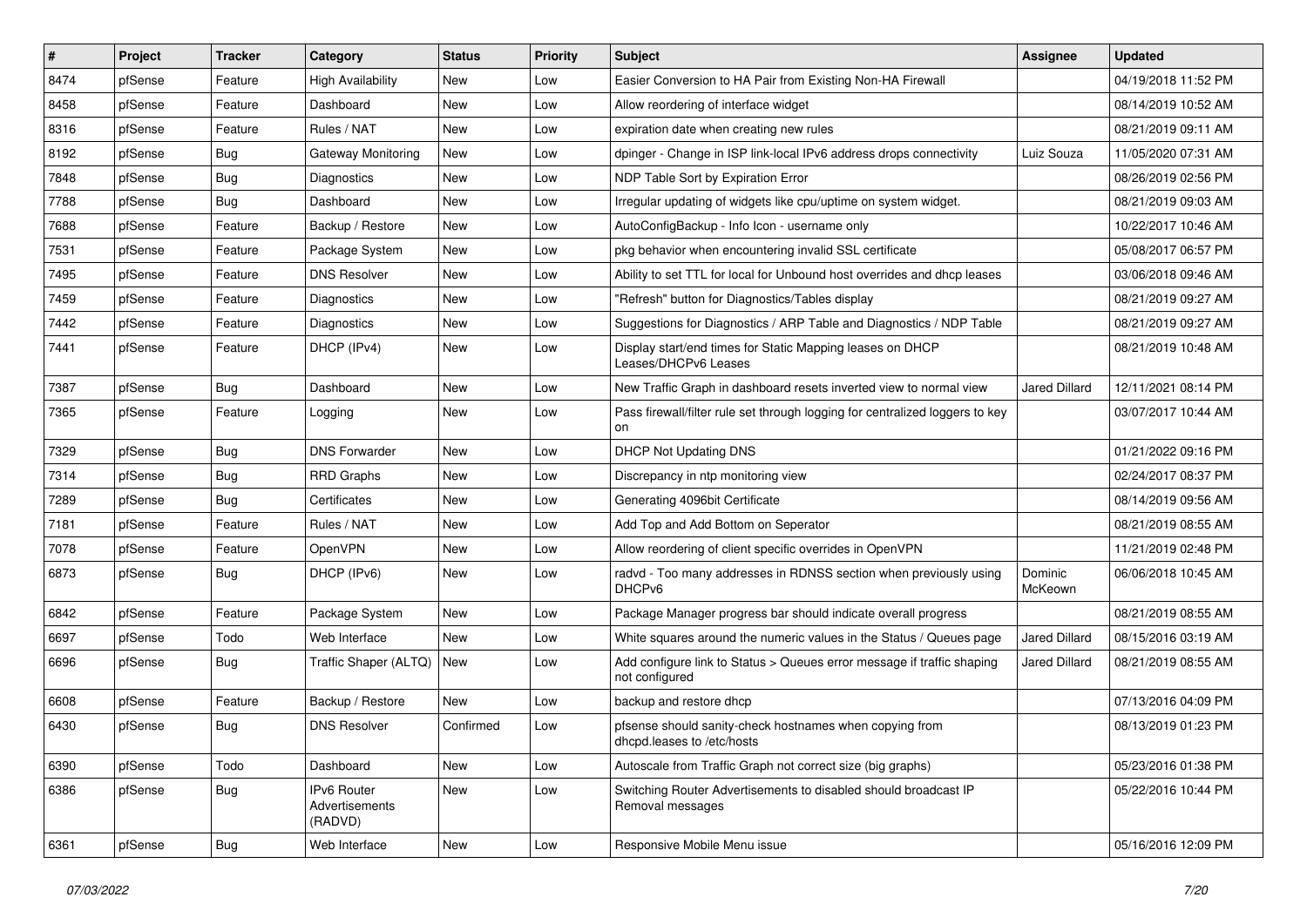| ∦    | Project | <b>Tracker</b> | Category                | <b>Status</b> | Priority | <b>Subject</b>                                                                                                                     | <b>Assignee</b>      | <b>Updated</b>      |
|------|---------|----------------|-------------------------|---------------|----------|------------------------------------------------------------------------------------------------------------------------------------|----------------------|---------------------|
| 6255 | pfSense | <b>Bug</b>     | PPP Interfaces          | Confirmed     | Low      | PPP Country/Provider/Plan configuration not saved                                                                                  |                      | 04/25/2016 07:15 PM |
| 6055 | pfSense | <b>Bug</b>     | Package System          | Confirmed     | Low      | Menu items may remain from packages no longer installed                                                                            |                      | 06/18/2021 08:46 PM |
| 6026 | pfSense | Bug            | Rules / NAT             | New           | Low      | webinterface, firewall rules, wrapping of columns or visible<br>(horizontal) scrollbar needed when contents doesnt fit             | Jared Dillard        | 08/20/2019 03:40 PM |
| 6011 | pfSense | <b>Bug</b>     | Web Interface           | Confirmed     | Low      | IPv6 link local fails HTTP REFERER check                                                                                           |                      | 09/04/2016 09:57 AM |
| 5658 | pfSense | Bug            | <b>Captive Portal</b>   | Confirmed     | Low      | Files with the same name cannot be uploaded to multiple captive portal<br>zones                                                    |                      | 12/18/2015 07:19 PM |
| 5567 | pfSense | Feature        | Dashboard               | <b>New</b>    | Low      | CARP status widget does not update in real time                                                                                    |                      | 08/20/2019 03:33 PM |
| 5480 | pfSense | Todo           | Web Interface           | New           | Low      | inconsistent display of default values in fields                                                                                   | Jared Dillard        | 03/01/2016 04:59 PM |
| 5469 | pfSense | Bug            | Package System          | Confirmed     | Low      | package.dtd XSD schema is a piece of pathetic, useless, unmaintained<br>junk                                                       |                      | 11/22/2015 06:26 AM |
| 5307 | pfSense | Feature        | <b>RRD Graphs</b>       | <b>New</b>    | Low      | Add logarithmic scale option to RRD graphs                                                                                         |                      | 10/14/2015 07:37 AM |
| 4914 | pfSense | Feature        | <b>Diagnostics</b>      | <b>New</b>    | Low      | <b>Packet Capture Settings</b>                                                                                                     |                      | 08/20/2019 08:51 AM |
| 4724 | pfSense | Feature        | <b>Captive Portal</b>   | New           | Low      | Captive Portal Status Add Client Hostname                                                                                          |                      | 05/22/2015 08:38 AM |
| 4451 | pfSense | Bug            | DHCP (IPv4)             | New           | Low      | Status DHCP Leases shows double entries for static entries without IP<br>address                                                   | <b>Phillip Davis</b> | 05/21/2022 04:55 PM |
| 4374 | pfSense | Feature        | Notifications           | New           | Low      | Add timestamps to notification e-mails                                                                                             |                      | 02/05/2015 12:43 AM |
| 4234 | pfSense | Feature        | <b>IPsec</b>            | Assigned      | Low      | allow for strict user <> cn validation of mobile ipsec users when using<br>rsa+xauth                                               |                      | 01/24/2017 06:11 AM |
| 4195 | pfSense | Feature        | Aliases / Tables        | <b>New</b>    | Low      | Aliases: sections                                                                                                                  |                      | 08/21/2019 11:01 AM |
| 4165 | pfSense | Feature        | Rules / NAT             | New           | Low      | Allow for security zones when defining interfaces and firewall rules.                                                              |                      | 02/06/2016 04:35 AM |
| 3943 | pfSense | Feature        | <b>Operating System</b> | New           | Low      | pf - divert-reply not implemented (usefull for haproxy)                                                                            |                      | 10/16/2014 06:42 PM |
| 3889 | pfSense | <b>Bug</b>     | <b>XML Parser</b>       | Confirmed     | Low      | Non relevant changes in config.xml                                                                                                 |                      | 08/13/2019 12:23 PM |
| 3859 | pfSense | Feature        | Gateway Monitoring      | <b>New</b>    | Low      | Make it possible to set the source IP address for gateway monitoring                                                               |                      | 11/06/2016 10:12 PM |
| 3411 | pfSense | Bug            | Dashboard               | New           | Low      | Interfaces and statistics dashboard widgets very slow with large<br>numbers of interfaces                                          |                      | 01/24/2014 02:09 AM |
| 3162 | pfSense | Feature        | PPP Interfaces          | New           | Low      | <b>MLPPP Status of connections</b>                                                                                                 |                      | 08/20/2019 10:20 AM |
| 2545 | pfSense | Feature        | <b>Captive Portal</b>   | <b>New</b>    | Low      | CaptivePortal: Custom "Re-authenticate every x minutes"                                                                            |                      | 07/08/2012 05:21 PM |
| 2357 | pfSense | Feature        | Interfaces              | <b>New</b>    | Low      | <b>Support Dual Stack Lite</b>                                                                                                     |                      | 05/13/2014 09:39 PM |
| 2323 | pfSense | Feature        | DHCP (IPv4)             | New           | Low      | GUI doesn't allow to configure DHCP server to serve IP addresses<br>belonging to subnets wich are not associated with an interface |                      | 08/19/2019 10:27 AM |
| 2234 | pfSense | <b>Bug</b>     | Web Interface           | Confirmed     | Low      | Status: Traffic Graph - only shows interface's subnet                                                                              |                      | 01/15/2022 08:33 PM |
| 2042 | pfSense | <b>Bug</b>     | <b>NAT Reflection</b>   | Confirmed     | Low      | NAT reflection doesn't apply to self-initiated traffic                                                                             |                      | 01/21/2021 10:38 PM |
| 1219 | pfSense | Feature        | Developer Tools         | New           | Low      | Ship DTRACE enabled kernels in the images                                                                                          |                      | 07/26/2017 03:14 AM |
| 628  | pfSense | Feature        | Web Interface           | New           | Low      | Ability to specify listen IP address of management services (SSH, web<br>interface)                                                |                      | 07/09/2021 01:21 PM |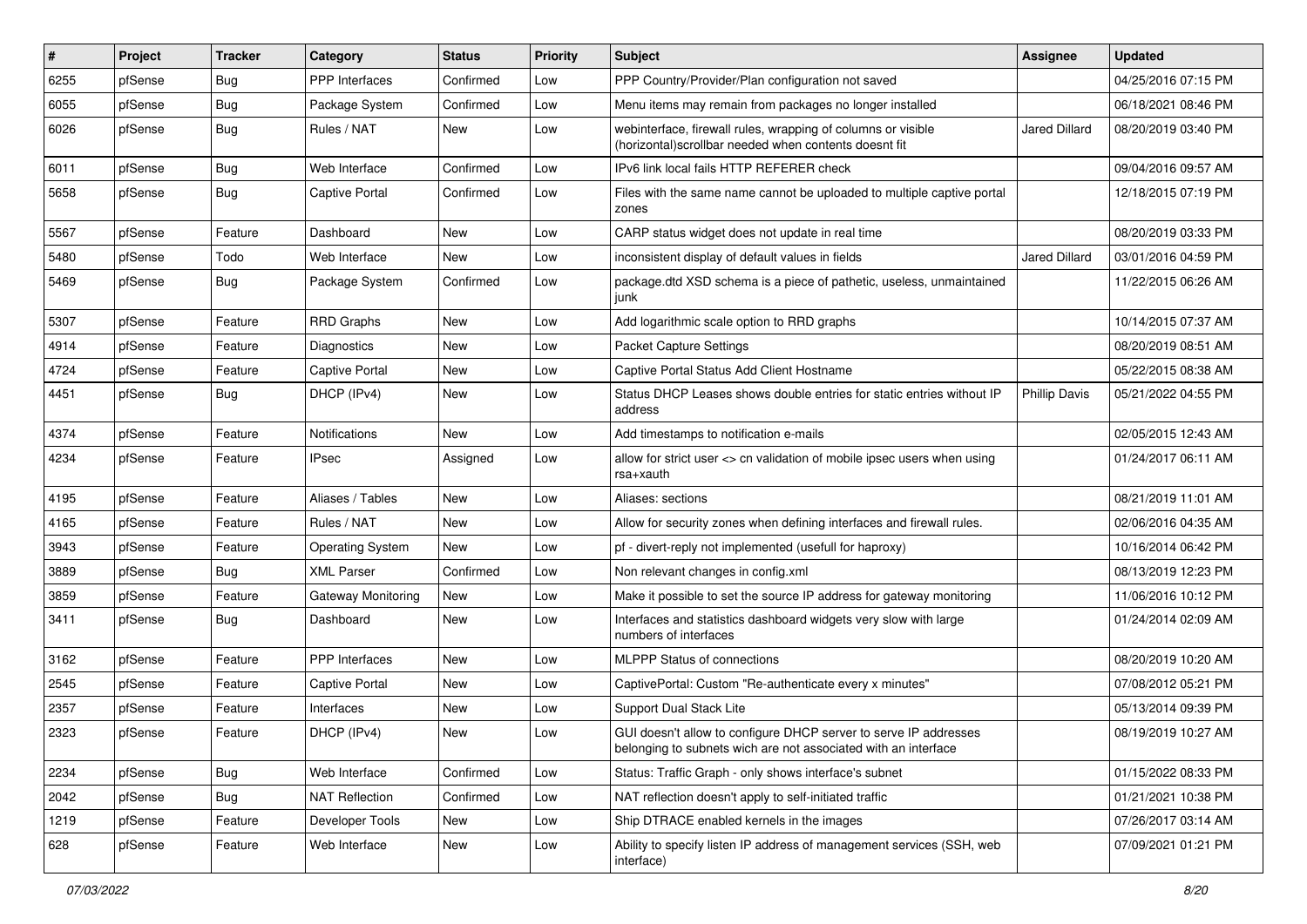| #     | Project             | <b>Tracker</b> | Category       | <b>Status</b> | Priority | <b>Subject</b>                                                                                               | <b>Assignee</b>     | <b>Updated</b>      |
|-------|---------------------|----------------|----------------|---------------|----------|--------------------------------------------------------------------------------------------------------------|---------------------|---------------------|
| 290   | pfSense             | Feature        | Multi-WAN      | New           | Low      | Add Multi-WAN awareness to UPnP                                                                              |                     | 01/06/2016 05:24 PM |
| 84    | pfSense             | Feature        | Web Interface  | New           | Low      | Nightly Filter Summary E-Mail                                                                                | Jim Pingle          | 04/03/2010 06:22 PM |
| 13291 | pfSense Docs        | Todo           | Configuration  | New           | Low      | Notification documentation                                                                                   |                     | 06/21/2022 10:22 AM |
| 12214 | pfSense Docs        | Todo           | General        | <b>New</b>    | Low      | Connect to WebGui.                                                                                           |                     | 08/05/2021 04:39 AM |
| 11471 | pfSense Docs        | Todo           | Development    | <b>New</b>    | Low      | Feedback on Development - Developing Packages                                                                | Jim Pingle          | 02/19/2021 02:52 PM |
| 9608  | pfSense Docs        | Correction     | Recipes        | New           | Low      | Feedback on Virtualization - Virtualizing pfSense with Hyper-V                                               | Jim Pingle          | 03/06/2021 04:29 PM |
| 9454  | pfSense Docs        | Correction     | Interfaces     | New           | Low      | Feedback on IDS / IPS - Snort Suppression Lists                                                              | Jim Pingle          | 09/23/2020 02:44 PM |
| 13247 | pfSense<br>Packages | <b>Bug</b>     | open-vm-tools  | New           | Low      | Open-VM-Tools service actions do not work                                                                    |                     | 06/05/2022 07:09 PM |
| 13209 | pfSense<br>Packages | <b>Bug</b>     | pfBlockerNG    | New           | Low      | Parsing Filter log by pfBlockerNG creates IP Block log with<br>Source/Destination mixed up or wrong Direcion | Viktor Gurov        | 05/25/2022 03:50 AM |
| 13098 | pfSense<br>Packages | <b>Bug</b>     | haproxy        | Feedback      | Low      | HAProxy Virtual IP broken link under Frontend setup                                                          |                     | 04/27/2022 08:35 AM |
| 12736 | pfSense<br>Packages | Feature        | pfBlockerNG    | New           | Low      | Allow custom cron intervals                                                                                  |                     | 01/30/2022 08:55 PM |
| 12369 | pfSense<br>Packages | Feature        | Mail report    | <b>New</b>    | Low      | Skip If No Content issue                                                                                     |                     | 09/14/2021 06:40 AM |
| 12264 | pfSense<br>Packages | <b>Bug</b>     | Squid          | Feedback      | Low      | Stray <table> line in squid monitor.php</table>                                                              | <b>Viktor Gurov</b> | 12/23/2021 10:53 AM |
| 12178 | pfSense<br>Packages | <b>Bug</b>     | WireGuard      | New           | Low      | WireGuard always shows 'Configuring WireGuard tunnelsdone.'<br>message on boot                               |                     | 07/30/2021 06:58 AM |
| 11837 | pfSense<br>Packages | Feature        | <b>FRR</b>     | <b>New</b>    | Low      | Increase field length of FRR Networks in Access Lists and Prefix Lists                                       |                     | 04/22/2021 07:10 AM |
| 11530 | pfSense<br>Packages | <b>Bug</b>     | ntop           | Feedback      | Low      | ntopng 4.2 needs to be updated to 4.3, Bug when accessing a host for<br>details                              |                     | 03/05/2022 08:35 PM |
| 11509 | pfSense<br>Packages | <b>Bug</b>     | <b>LCDProc</b> | New           | Low      | LCD package - not starting at boot - stop and start in Status Window not<br>possible                         |                     | 02/23/2021 10:55 AM |
| 11343 | pfSense<br>Packages | <b>Bug</b>     | <b>BIND</b>    | Feedback      | Low      | Invalid link to pfSense-pkg-bind changelog                                                                   | Viktor Gurov        | 04/05/2022 08:12 AM |
| 11074 | pfSense<br>Packages | <b>Bug</b>     | <b>BIND</b>    | <b>New</b>    | Low      | bind Zone Settings Zones, Save button opens "Confirmation required to<br>save changes"                       |                     | 11/16/2020 11:08 AM |
| 11026 | pfSense<br>Packages | Feature        | FreeRADIUS     | New           | Low      | Feedback on Packages - FreeRADIUS package                                                                    |                     | 11/02/2020 07:21 AM |
| 10994 | pfSense<br>Packages | <b>Bug</b>     | squidguard     | New           | Low      | SquidGuard Blacklists Restore Default button does not work                                                   |                     | 10/20/2020 12:26 PM |
| 10989 | pfSense<br>Packages | <b>Bug</b>     | Snort          | New           | Low      | Snort alert page has hidden characters in IPv6 address                                                       |                     | 10/17/2020 04:06 PM |
| 10472 | pfSense<br>Packages | Feature        | Suricata       | New           | Low      | Blocked host alert table break out by timestamp and type to allow<br>sorting by date                         |                     | 04/17/2020 12:46 PM |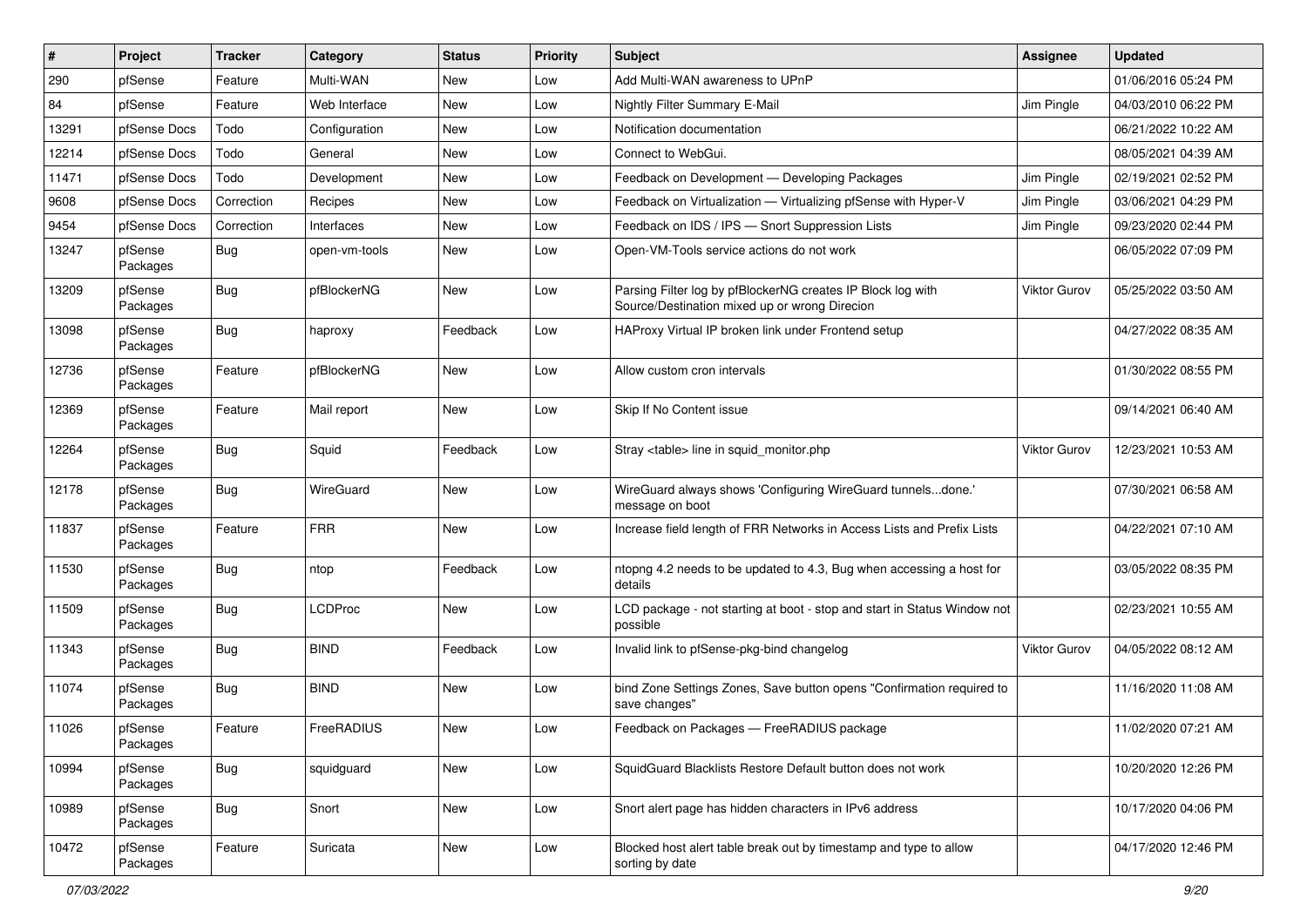| #     | Project             | Tracker    | Category                     | <b>Status</b>                 | <b>Priority</b> | <b>Subject</b>                                                                                                                        | <b>Assignee</b>                | <b>Updated</b>      |
|-------|---------------------|------------|------------------------------|-------------------------------|-----------------|---------------------------------------------------------------------------------------------------------------------------------------|--------------------------------|---------------------|
| 10466 | pfSense<br>Packages | Feature    | Suricata                     | New                           | Low             | Add checkbox to Suricata blocked host view to resolve all resolvable<br>IP's automatically                                            |                                | 02/02/2022 06:04 PM |
| 9247  | pfSense<br>Packages | <b>Bug</b> | haproxy                      | New                           | Low             | HAProxy multiple server selection on stats pages doesn't work                                                                         |                                | 01/02/2019 04:44 PM |
| 9085  | pfSense<br>Packages | Feature    | OpenVPN Client<br>Export     | New                           | Low             | OpenVPN connect/disconnect scripts                                                                                                    |                                | 08/13/2019 09:15 AM |
| 7902  | pfSense<br>Packages | Feature    | OpenVPN Client<br>Export     | New                           | Low             | allow vpn client export of other to be a blank field                                                                                  |                                | 08/19/2019 03:33 PM |
| 7683  | pfSense<br>Packages | Feature    | New Package<br>Request       | New                           | Low             | Splunk Universal Forwarder Package                                                                                                    |                                | 08/19/2019 02:54 PM |
| 7411  | pfSense<br>Packages | Todo       | ladvd                        | New                           | Low             | LADVD Devices not wide enough                                                                                                         |                                | 10/22/2017 05:04 AM |
| 6752  | pfSense<br>Packages | Todo       | <b>Status Traffic Totals</b> | New                           | Low             | Traffic Totals Data Summary Graph                                                                                                     | <b>Jared Dillard</b>           | 11/08/2017 08:58 AM |
| 6023  | pfSense<br>Packages | <b>Bug</b> | Suricata                     | New                           | Low             | Traffic Shaper (pfsense 2.3) Suricata V3.0 Inline Mode Operation                                                                      | Luiz Souza                     | 04/15/2016 05:59 AM |
| 12894 | pfSense Plus        | <b>Bug</b> | Certificates                 | <b>New</b>                    | Low             | duplicating freshly created certificates through refreshing                                                                           |                                | 03/03/2022 02:35 PM |
| 13330 | pfSense             | <b>Bug</b> | Traffic Shaper (ALTQ)        | <b>New</b>                    | Normal          | Traffic Shaper Wizard is broken                                                                                                       |                                | 07/02/2022 11:33 AM |
| 13329 | pfSense             | <b>Bug</b> | Traffic Shaper (ALTQ)        | New                           | Normal          | Traffic shaping Wizard sets invalid values for qVoip queue                                                                            |                                | 07/02/2022 09:11 AM |
| 13327 | pfSense             | <b>Bug</b> | OpenVPN                      | New                           | Normal          | Valid OpenVPN client connections rejected due to extraneous output to<br>ovpn auth verify                                             |                                | 07/01/2022 06:12 PM |
| 13323 | pfSense             | <b>Bug</b> | Captive Portal               | New                           | Normal          | Captive Portal breaks policy based routing for mac address bypassed<br>clients after upgrade to 22.05                                 | <b>Kristof Provost</b>         | 06/30/2022 09:46 AM |
| 13321 | pfSense             | <b>Bug</b> | DHCP (IPv4)                  | <b>Pull Request</b><br>Review | Normal          | dhcpleases handles duplicate hostnames incorrectly                                                                                    |                                | 06/30/2022 07:06 AM |
| 13317 | pfSense             | <b>Bug</b> | PHP Interpreter              | Feedback                      | Normal          | 'array_filter'' PHP Errors in ''interfaces.inc''                                                                                      | Reid<br>Linnemann              | 06/30/2022 11:46 AM |
| 13316 | pfSense             | Regression | <b>Operating System</b>      | Feedback                      | Normal          | `vmstat -m`` value for ``temp`` is accounted for incorrectly, resulting in<br>underflows                                              | Mateusz Guzik                  | 06/29/2022 10:01 AM |
| 13310 | pfSense             | <b>Bug</b> | Rules / NAT                  | Feedback                      | Normal          | Each line in the NPt destination IPv6 prefix list also contains the network<br>of the previous line when multiple choices are present | Jim Pingle                     | 06/28/2022 12:01 PM |
| 13305 | pfSense             | Feature    | Certificates                 | <b>New</b>                    | Normal          | Certificate Revocation page should show expiration date                                                                               |                                | 06/27/2022 10:26 AM |
| 13304 | pfSense             | Feature    | Traffic Shaper (ALTQ)        | Pull Request<br>Review        | Normal          | Add Broadcom Netextreme II (bxe) to the altq capable check                                                                            |                                | 06/28/2022 12:01 PM |
| 13303 | pfSense             | <b>Bug</b> | <b>Dynamic DNS</b>           | <b>Pull Request</b><br>Review | Normal          | DynDNS - DNSExit no longer working                                                                                                    | Koen Zomers                    | 06/28/2022 12:01 PM |
| 13298 | pfSense             | <b>Bug</b> | Dynamic DNS                  | <b>Pull Request</b><br>Review | Normal          | Dynv6 does not check response code when updating                                                                                      | <b>Tiago Beling</b><br>d'Avila | 06/28/2022 12:01 PM |
| 13297 | pfSense             | Feature    | Routing                      | New                           | Normal          | Support for Gateway Groups as Static Route destinations                                                                               |                                | 06/24/2022 07:41 AM |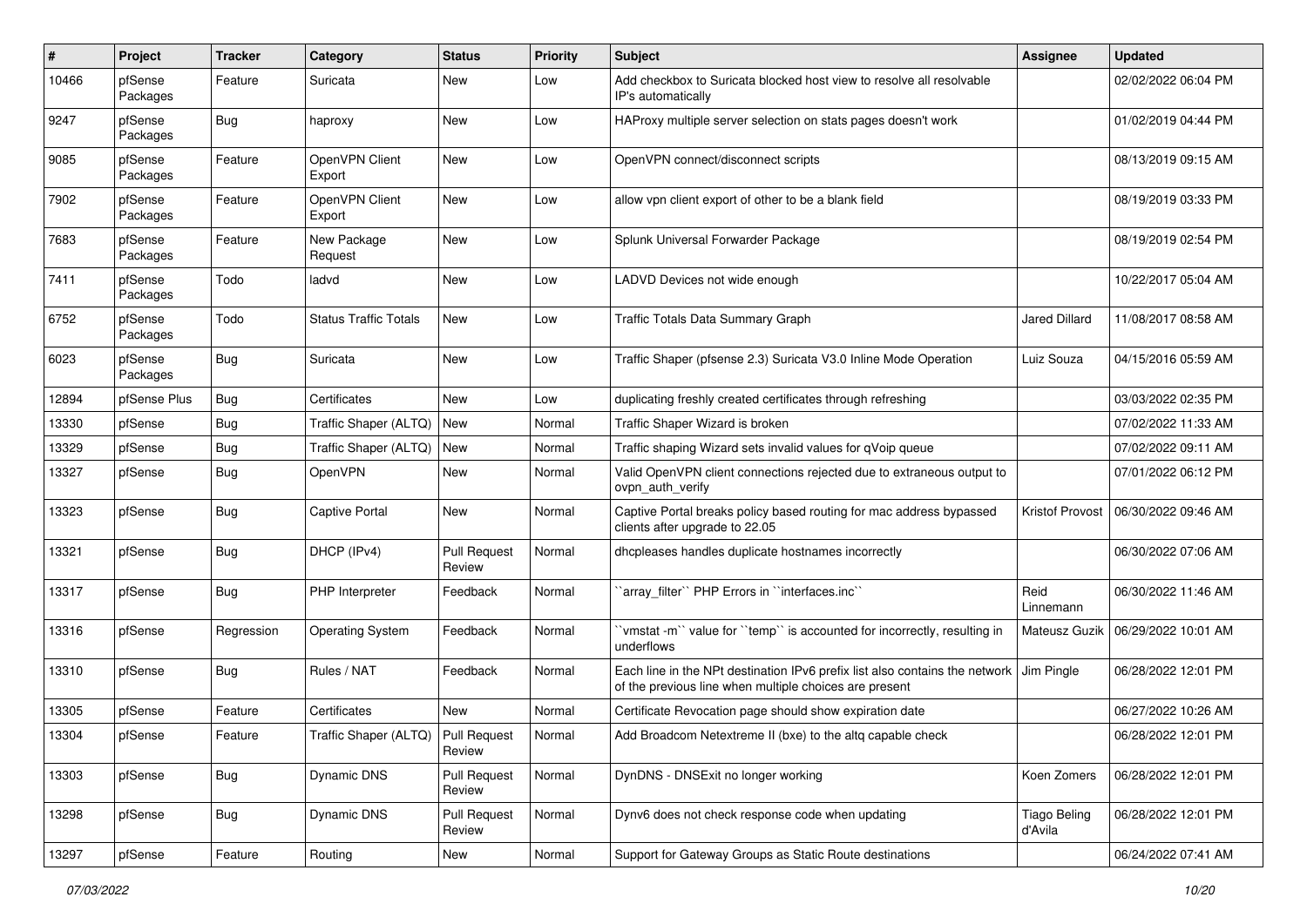| $\vert$ # | Project | <b>Tracker</b> | Category                  | <b>Status</b>                 | <b>Priority</b> | <b>Subject</b>                                                                                              | Assignee          | <b>Updated</b>      |
|-----------|---------|----------------|---------------------------|-------------------------------|-----------------|-------------------------------------------------------------------------------------------------------------|-------------------|---------------------|
| 13296     | pfSense | Feature        | DHCP (IPv6)               | New                           | Normal          | Add support for DHCP6 OPTION_PD_EXCLUDE (RFC 6603)                                                          |                   | 06/24/2022 10:10 PM |
| 13295     | pfSense | Bug            | <b>Gateway Monitoring</b> | <b>Pull Request</b><br>Review | Normal          | Incorrect function parameters for "get_dpinger_status()" call in<br>`gwlb.inc``                             |                   | 06/28/2022 12:01 PM |
| 13293     | pfSense | Feature        | <b>OpenVPN</b>            | New                           | Normal          | Option to set auth-gen-token in OpenVPN GUI                                                                 |                   | 06/21/2022 02:35 PM |
| 13290     | pfSense | Regression     | <b>Captive Portal</b>     | Feedback                      | Normal          | Error "dummynet: bad switch 21!" with Captive Portals and Limiters<br>active                                |                   | 07/01/2022 04:53 AM |
| 13288     | pfSense | Bug            | Configuration<br>Backend  | New                           | Normal          | Encode FreeRADIUS Custom Options                                                                            |                   | 06/20/2022 10:36 AM |
| 13287     | pfSense | Feature        | Configuration<br>Backend  | New                           | Normal          | Encode OpenVPN Custom Options                                                                               |                   | 06/20/2022 10:33 AM |
| 13280     | pfSense | Bug            | Unknown                   | New                           | Normal          | Entries duplicated in /boot/loader.conf                                                                     |                   | 06/19/2022 11:11 AM |
| 13279     | pfSense | <b>Bug</b>     | Interfaces                | New                           | Normal          | DHCP config override affects Gateway installation.                                                          |                   | 06/17/2022 07:25 AM |
| 13277     | pfSense | <b>Bug</b>     | <b>IGMP Proxy</b>         | New                           | Normal          | IGMP Proxy webConfigurator Page Always Produces Error                                                       |                   | 06/16/2022 07:50 PM |
| 13276     | pfSense | Bug            | <b>IGMP Proxy</b>         | New                           | Normal          | IGMP Proxy Error Message for Logging Links to System Log Instead of<br>Routing Log                          |                   | 06/16/2022 07:48 PM |
| 13273     | pfSense | <b>Bug</b>     | DHCP (IPv4)               | New                           | Normal          | dhclient can use conflicting recorded leases                                                                |                   | 06/14/2022 11:07 AM |
| 13268     | pfSense | Todo           | Console Menu              | Ready To Test                 | Normal          | columns don't align nicely in console with medium-long interface names                                      |                   | 06/12/2022 10:32 PM |
| 13267     | pfSense | Bug            | OpenVPN                   | New                           | Normal          | dpinger continues to run on OpenVPN gateway after OpenVPN service<br>is stopped.                            |                   | 06/12/2022 02:49 PM |
| 13264     | pfSense | Feature        | <b>IPsec</b>              | New                           | Normal          | IPSec Phase2 select multiple PFS key groups                                                                 |                   | 06/10/2022 04:29 PM |
| 13260     | pfSense | Feature        | Authentication            | New                           | Normal          | Add support for OpenVPN static-challenge                                                                    |                   | 06/09/2022 02:04 PM |
| 13256     | pfSense | Feature        | DHCP (IPv4)               | New                           | Normal          | Better handling of duplicate IPs in static DHCP assignments                                                 |                   | 06/11/2022 04:51 PM |
| 13254     | pfSense | <b>Bug</b>     | <b>DNS Resolver</b>       | New                           | Normal          | DNS resolver does not update "unbound.conf" file during link down<br>events                                 |                   | 06/28/2022 12:01 PM |
| 13253     | pfSense | Bug            | DHCP (IPv6)               | New                           | Normal          | dhcp6c" is not restarted when applying settings when multiple WANs<br>are configured for DHCP6              |                   | 06/28/2022 12:01 PM |
| 13252     | pfSense | Bug            | Upgrade                   | <b>New</b>                    | Normal          | reduce frequency of php-fpm socket connection attempts from<br>check reload status                          |                   | 06/12/2022 11:11 AM |
| 13249     | pfSense | Bug            | Console Menu              | New                           | Normal          | Running playback comands multiple times results in PHP error                                                |                   | 06/06/2022 07:02 AM |
| 13248     | pfSense | Regression     | DHCP (IPv6)               | New                           | Normal          | IPv6 Router Advertisements runs when config.xml does not contain an<br>entry for the interface              |                   | 06/05/2022 07:44 PM |
| 13245     | pfSense | Feature        | Aliases / Tables          | <b>Pull Request</b><br>Review | Normal          | Type column on Alias lists                                                                                  | Jim Pingle        | 06/28/2022 12:01 PM |
| 13244     | pfSense | Feature        | Web Interface             | New                           | Normal          | Add help text under Timezone settings in the GUI                                                            |                   | 06/03/2022 01:00 PM |
| 13243     | pfSense | <b>Bug</b>     | OpenVPN                   | <b>Pull Request</b><br>Review | Normal          | OpenVPN status for multi-user VPN shows info icon to display RADIUS<br>rules when there are none to display | Marcos<br>Mendoza | 06/28/2022 12:01 PM |
| 13242     | pfSense | Feature        | Gateway Monitoring        | New                           | Normal          | Enhancements to static route creation/deletion for dpinger monitor IPs                                      |                   | 06/03/2022 11:20 AM |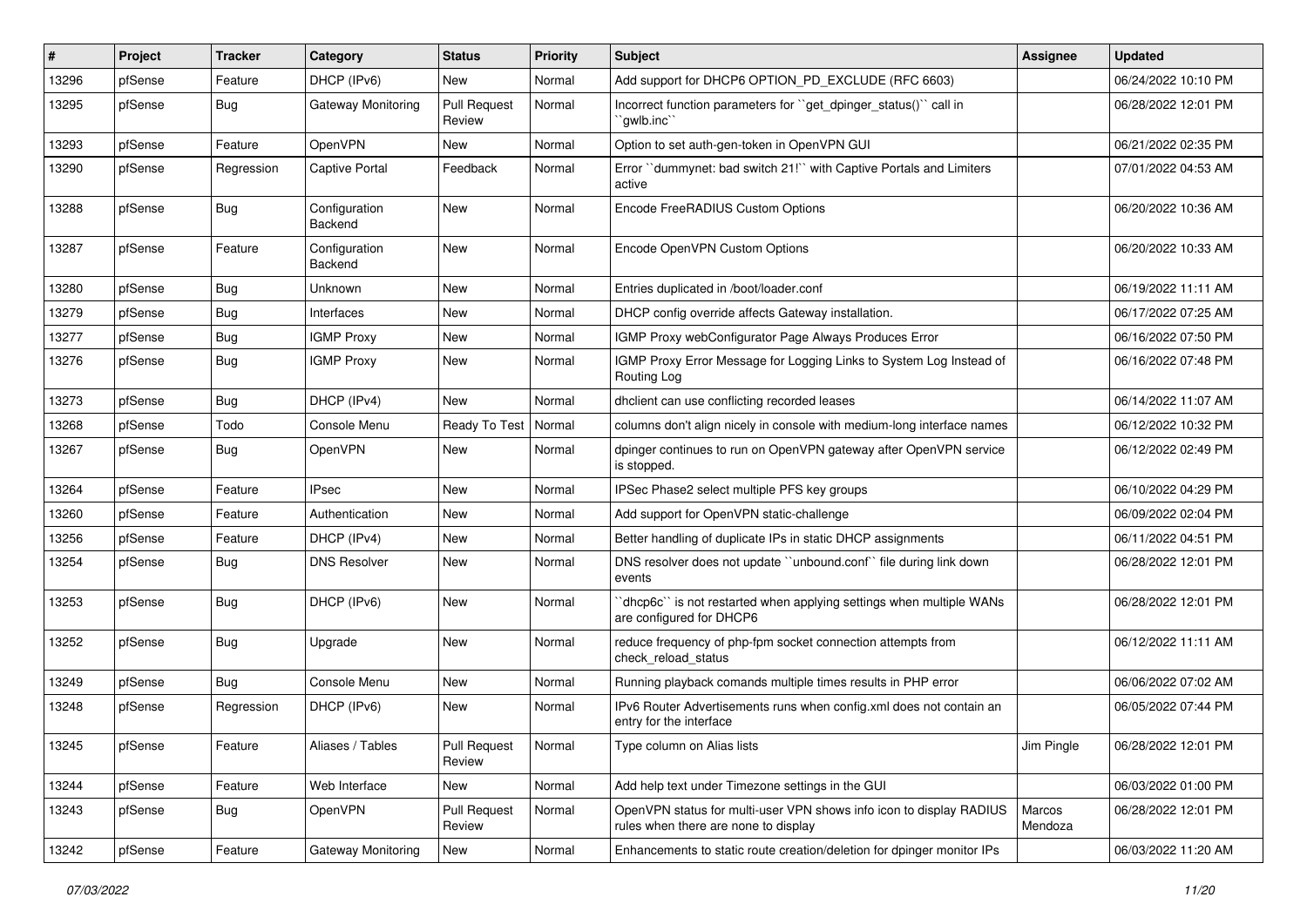| $\#$  | Project | Tracker    | Category              | <b>Status</b>                 | <b>Priority</b> | <b>Subject</b>                                                                                                                              | Assignee          | <b>Updated</b>      |
|-------|---------|------------|-----------------------|-------------------------------|-----------------|---------------------------------------------------------------------------------------------------------------------------------------------|-------------------|---------------------|
| 13240 | pfSense | <b>Bug</b> | Rules / NAT           | New                           | Normal          | User is forced to pick an NPt destination IPv6 prefix length even when<br>choosing a drop-down entry which contains a defined prefix length | Jim Pingle        | 06/28/2022 12:01 PM |
| 13237 | pfSense | <b>Bug</b> | DHCP (IPv6)           | New                           | Normal          | dhcp6c script cannot be executed safely                                                                                                     |                   | 06/01/2022 11:20 AM |
| 13228 | pfSense | <b>Bug</b> | Interfaces            | New                           | Normal          | Recovering interface gateway may not be added back into gateway<br>groups and rules when expected                                           | Jim Pingle        | 06/29/2022 04:31 PM |
| 13226 | pfSense | Bug        | <b>Captive Portal</b> | Confirmed                     | Normal          | Captive Portal doesn't disconnect established OpenVPN link                                                                                  | Reid<br>Linnemann | 05/30/2022 10:38 AM |
| 13225 | pfSense | Bug        | Interfaces            | New                           | Normal          | Bridges with QinQ interfaces not properly set up at boot                                                                                    | Viktor Gurov      | 06/28/2022 12:01 PM |
| 13224 | pfSense | <b>Bug</b> | Notifications         | New                           | Normal          | Email notification flood when UPS (NUT) and WAN send notifications                                                                          |                   | 05/27/2022 01:58 AM |
| 13222 | pfSense | <b>Bug</b> | UPnP/NAT-PMP          | New                           | Normal          | CARP IP does not listen for NAT-PMP packets                                                                                                 |                   | 05/26/2022 02:28 PM |
| 13218 | pfSense | <b>Bug</b> | Interfaces            | <b>Pull Request</b><br>Review | Normal          | GIF-based interface MTU is assigned to parent interface on boot when<br>parent interface is a LAGG                                          | Viktor Gurov      | 06/28/2022 12:01 PM |
| 13217 | pfSense | <b>Bug</b> | DHCP (IPv4)           | New                           | Normal          | dhclient using default pid file location which does not exist                                                                               | Viktor Gurov      | 05/26/2022 08:09 AM |
| 13215 | pfSense | <b>Bug</b> | Captive Portal        | Assigned                      | Normal          | Allowed MAC/IP/Hostname traffic counts for authorized users                                                                                 | Reid<br>Linnemann | 05/31/2022 05:31 PM |
| 13167 | pfSense | Bug        | Dynamic DNS           | <b>New</b>                    | Normal          | phpDynDNS: DigitalOcean ddns update fails (bad request, invalid<br>character '-' in request id)                                             |                   | 06/16/2022 09:30 PM |
| 13165 | pfSense | Feature    | Dashboard             | <b>Pull Request</b><br>Review | Normal          | Feat: live update for Services dashboard widget                                                                                             |                   | 05/15/2022 01:48 AM |
| 13158 | pfSense | Bug        | Web Interface         | New                           | Normal          | Input validation error when applying limiter changes                                                                                        |                   | 05/14/2022 05:32 PM |
| 13132 | pfSense | <b>Bug</b> | Backup / Restore      | New                           | Normal          | Two SSHDATA Sections in Restored Config Breaks Unit                                                                                         | Jim Pingle        | 06/29/2022 07:53 AM |
| 13124 | pfSense | Feature    | Web Interface         | <b>Pull Request</b><br>Review | Normal          | Option to wait for interface selection before displaying firewall rules                                                                     |                   | 06/28/2022 12:01 PM |
| 13102 | pfSense | Bug        | <b>IPsec</b>          | New                           | Normal          | Deleting an IPSec tunnel doesn't destroy the SA (SADs/SPDs), causes<br>crash in status_ipsec.php                                            | Viktor Gurov      | 06/28/2022 12:01 PM |
| 13094 | pfSense | Feature    | Packet Capture        | <b>Pull Request</b><br>Review | Normal          | Allow packet capture filtering in tagged packets                                                                                            | Marcos<br>Mendoza | 04/24/2022 06:06 PM |
| 13093 | pfSense | <b>Bug</b> | Authentication        | In Progress                   | Normal          | LDAP authentication fails with extended query and RFC2307 group<br>lookups enabled                                                          |                   | 07/03/2022 08:37 AM |
| 13091 | pfSense | Feature    | OpenVPN               | New                           | Normal          | RFE: Ability to specify the order of OpenVPN Authentication servers                                                                         |                   | 04/22/2022 04:30 PM |
| 13090 | pfSense | <b>Bug</b> | OpenVPN               | New                           | Normal          | OpenVPN: do not use legacy deprecated netbios settings                                                                                      | Jim Pingle        | 04/22/2022 11:19 AM |
| 13089 | pfSense | <b>Bug</b> | OpenVPN               | New                           | Normal          | OpenVPN: fix some netbios options were preserved even if teh Netbios J Jim Pingle<br>option was unchecked                                   |                   | 04/22/2022 11:06 AM |
| 13088 | pfSense | <b>Bug</b> | OpenVPN               | New                           | Normal          | OpenVPN Client Overrides: properly hide/show form fields                                                                                    | Jim Pingle        | 06/08/2022 09:15 AM |
| 13087 | pfSense | Bug        | OpenVPN               | New                           | Normal          | OpenVPN Server: hide WINS servers list when netbios option is<br>unchecked while WINS servers is checked                                    |                   | 04/22/2022 10:29 AM |
| 13085 | pfSense | Feature    | OpenVPN               | <b>Pull Request</b><br>Review | Normal          | OpenVPN: expose NBDD servers in GUI + fix GUI bugs                                                                                          | Jim Pingle        | 04/22/2022 11:09 AM |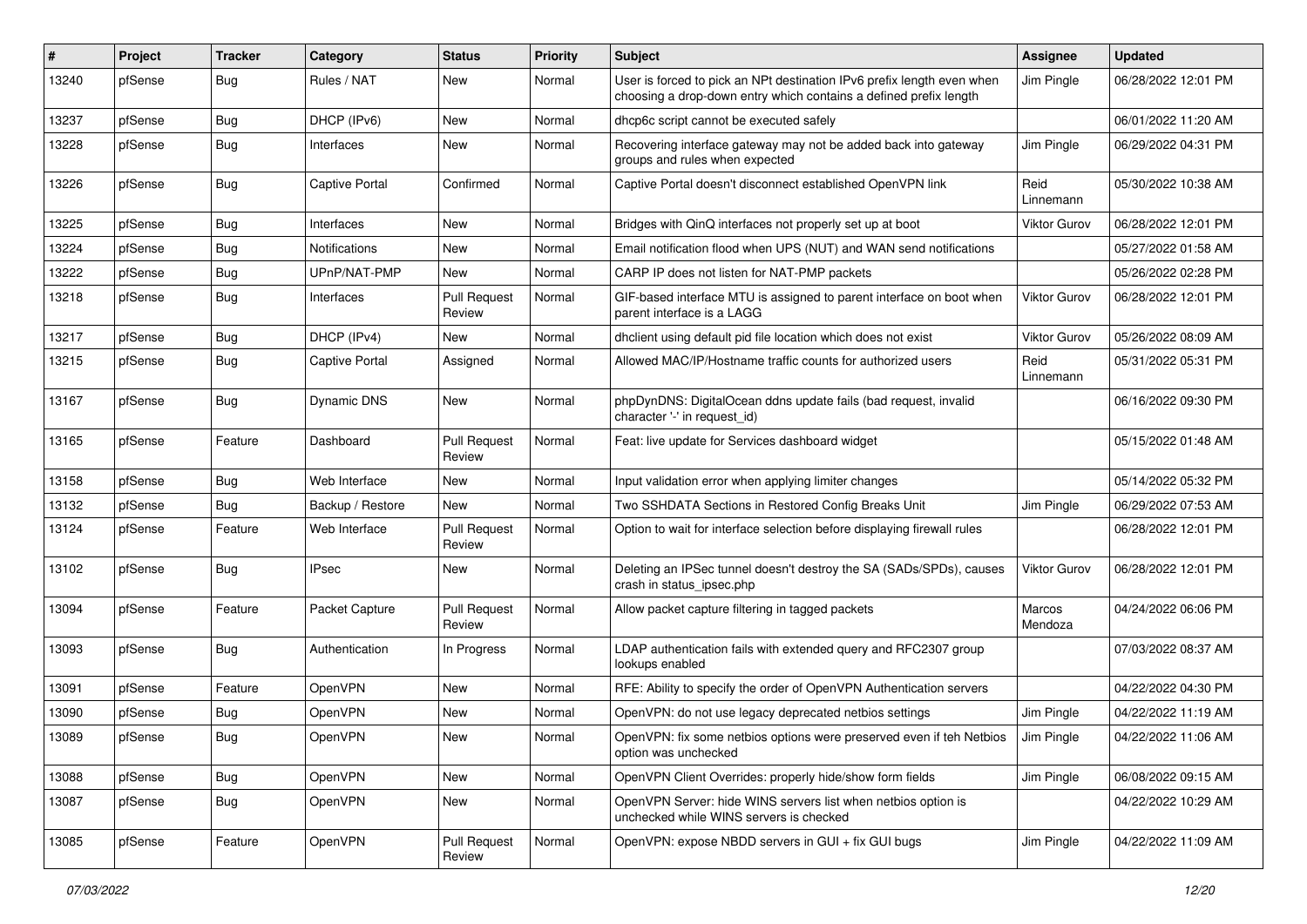| $\#$  | Project | <b>Tracker</b> | Category                                 | <b>Status</b>                 | Priority | <b>Subject</b>                                                                                | Assignee      | <b>Updated</b>      |
|-------|---------|----------------|------------------------------------------|-------------------------------|----------|-----------------------------------------------------------------------------------------------|---------------|---------------------|
| 13076 | pfSense | Bug            | <b>Gateway Monitoring</b>                | New                           | Normal   | Marking a gateway as down does not affect IPsec entries using gateway<br>groups               |               | 06/28/2022 12:01 PM |
| 13068 | pfSense | <b>Bug</b>     | Aliases / Tables                         | New                           | Normal   | Error loading rules when URL Table IPs content is empty                                       |               | 04/17/2022 09:07 PM |
| 13067 | pfSense | Bug            | <b>FilterDNS</b>                         | New                           | Normal   | filterdns resolve interval is twice the intended value                                        |               | 04/17/2022 07:45 PM |
| 13058 | pfSense | Todo           | Rules / NAT                              | <b>New</b>                    | Normal   | Add static routes and directly connected networks back to policy route<br>negation rules      |               | 04/13/2022 08:05 AM |
| 13054 | pfSense | Feature        | Package System                           | New                           | Normal   | Package plugin hook for web server configuration stanzas                                      | Jim Pingle    | 04/12/2022 03:04 PM |
| 13051 | pfSense | <b>Bug</b>     | Traffic Shaper (ALTQ)                    | New                           | Normal   | Firewall traffic shaper by interface selection unknow                                         |               | 04/12/2022 07:03 AM |
| 13046 | pfSense | Bug            | Rules / NAT                              | New                           | Normal   | Floating rule applied to IPv6 interface with a SLAAC DHCPv6 gateway<br>reports error on boot  |               | 04/11/2022 09:50 AM |
| 13017 | pfSense | Feature        | Packet Capture                           | New                           | Normal   | Packet capture: add preview results while capture is running                                  |               | 04/09/2022 11:08 AM |
| 13014 | pfSense | Bug            | <b>IPsec</b>                             | New                           | Normal   | Charon.vici can get in a bad state                                                            | Mateusz Guzik | 06/28/2022 12:01 PM |
| 13009 | pfSense | Feature        | OpenVPN                                  | <b>New</b>                    | Normal   | Add option for multiple remote addresses to OpenVPN Client                                    |               | 03/31/2022 12:42 PM |
| 13003 | pfSense | <b>Bug</b>     | Hardware / Drivers                       | New                           | Normal   | Malicious Driver Detection event on ixl driver                                                |               | 06/25/2022 05:00 PM |
| 12960 | pfSense | Bug            | Installer                                | New                           | Normal   | VGA installer image defaults to serial console, serial console is default<br>in GUI settings  |               | 06/28/2022 12:01 PM |
| 12959 | pfSense | Bug            | DHCP (IPv4)                              | Feedback                      | Normal   | dhcplease process wrongly update host file if client-hostname is empty                        |               | 07/01/2022 09:10 AM |
| 12950 | pfSense | <b>Bug</b>     | Routing                                  | New                           | Normal   | OpenVPN as default gateway does not get set at boot time                                      |               | 04/09/2022 05:46 PM |
| 12947 | pfSense | <b>Bug</b>     | DHCP (IPv6)                              | <b>Pull Request</b><br>Review | Normal   | DHCP6 client does not take any action if the interface IPv6 address<br>changes during renewal |               | 06/28/2022 12:01 PM |
| 12942 | pfSense | Bug            | Gateways                                 | <b>New</b>                    | Normal   | Code to kill states for old gateway when reconnecting an interface is<br>incorrect            | Jim Pingle    | 06/28/2022 12:01 PM |
| 12938 | pfSense | Bug            | IPv6 Router<br>Advertisements<br>(RADVD) | New                           | Normal   | MaxRtrAdvInterval would allow stale DNS servers to be deleted faster                          |               | 03/12/2022 09:37 AM |
| 12927 | pfSense | Bug            | OpenVPN                                  | New                           | Normal   | OpenVPN with OCSP enabled allows connections with revoked<br>certificates                     |               | 03/24/2022 08:22 AM |
| 12926 | pfSense | Bug            | Interfaces                               | Feedback                      | Normal   | Changing LAGG type on CARP interfaces makes VIPs go to an "init"<br>State                     |               | 03/10/2022 10:52 AM |
| 12922 | pfSense | Bug            | DHCP (IPv4)                              | <b>New</b>                    | Normal   | Classless static routes received on DHCP WAN can override chosen<br>default gateway           |               | 03/28/2022 10:08 AM |
| 12920 | pfSense | Bug            | Gateway Monitoring                       | Pull Request<br>Review        | Normal   | Gateway behavior differs when the gateway does not exist in config.xml Viktor Gurov           |               | 06/28/2022 12:01 PM |
| 12905 | pfSense | Bug            | Web Interface                            | New                           | Normal   | Add VLAN Re-assignment to Import Interface Mismatch Wizard                                    |               | 03/07/2022 08:05 AM |
| 12903 | pfSense | Feature        | Notifications                            | New                           | Normal   | alternative authentication methods for email notifications?                                   |               | 03/07/2022 07:52 AM |
| 12888 | pfSense | <b>Bug</b>     | Rules / NAT                              | New                           | Normal   | pfSense sends un-NATed packets during OpenVPN startup                                         |               | 03/01/2022 03:13 PM |
| 12878 | pfSense | Bug            | Traffic Shaper (ALTQ)                    | Incomplete                    | Normal   | Traffic shaping by interface, route queue bandwidth inbound, out by a<br>large factor.        |               | 06/06/2022 07:03 AM |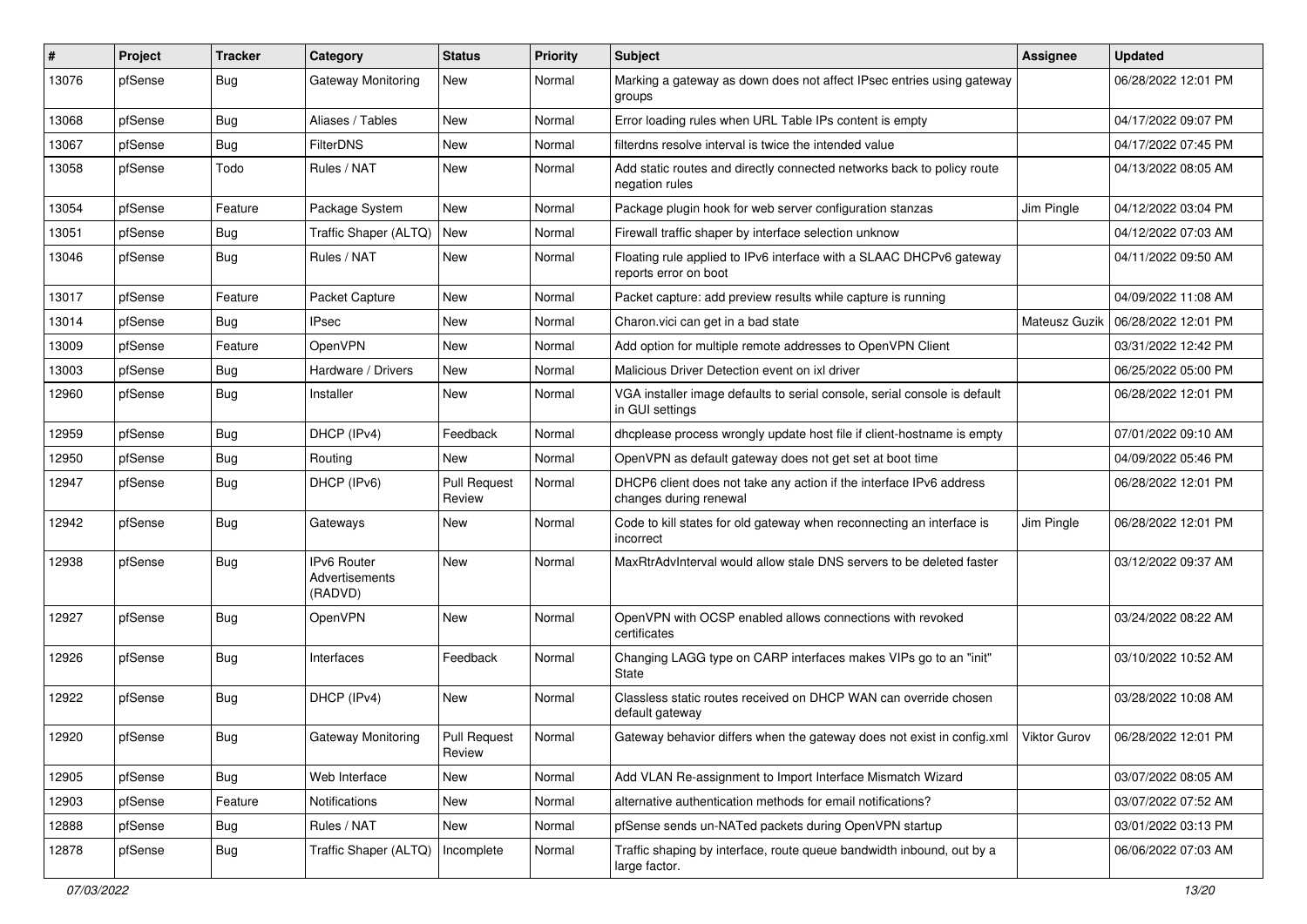| #     | Project | <b>Tracker</b> | Category                            | <b>Status</b>                 | <b>Priority</b> | <b>Subject</b>                                                                                | <b>Assignee</b>       | <b>Updated</b>      |
|-------|---------|----------------|-------------------------------------|-------------------------------|-----------------|-----------------------------------------------------------------------------------------------|-----------------------|---------------------|
| 12877 | pfSense | <b>Bug</b>     | Dynamic DNS                         | Feedback                      | Normal          | Cloudflare DynDNS fails to update more than two addresses                                     |                       | 05/29/2022 06:56 PM |
| 12875 | pfSense | Bug            | Package System                      | <b>New</b>                    | Normal          | Import zabbix-agent6 and zabbix-proxy6 from FreeBSD Ports                                     |                       | 05/28/2022 06:50 PM |
| 12874 | pfSense | Feature        | OpenVPN                             | <b>New</b>                    | Normal          | OpenVPN RADIUS Framed-Pool                                                                    |                       | 02/25/2022 02:24 PM |
| 12857 | pfSense | <b>Bug</b>     | Gateways                            | New                           | Normal          | Firewall gateway goes away when making changes to Bridge0 device                              |                       | 02/27/2022 11:20 AM |
| 12849 | pfSense | <b>Bug</b>     | <b>Operating System</b>             | <b>New</b>                    | Normal          | pfsync kernel crash on reboot                                                                 | Mateusz Guzik         | 02/22/2022 02:02 PM |
| 12848 | pfSense | Feature        | <b>Dynamic DNS</b>                  | <b>New</b>                    | Normal          | Evaluation of the DynDNS "Result Match" string                                                |                       | 02/22/2022 02:01 AM |
| 12829 | pfSense | Bug            | <b>Traffic Shaper</b><br>(Limiters) | Feedback                      | Normal          | Dummynet kernel module fails to load after upgrade.                                           |                       | 03/17/2022 09:26 AM |
| 12828 | pfSense | <b>Bug</b>     | <b>Wireless</b>                     | New                           | Normal          | pfSense keeps crashing (Fatal trap 12: page fault while in kernel mode)                       |                       | 02/21/2022 07:55 AM |
| 12823 | pfSense | Bug            | DHCP (IPv6)                         | <b>New</b>                    | Normal          | Multiple DHCP6 WAN connections PPPoE interface 'defached' status                              |                       | 02/18/2022 05:39 AM |
| 12821 | pfSense | Regression     | Hardware / Drivers                  | Confirmed                     | Normal          | Intel e1000 driver (em & igb) cannot pass VLAN0 tagged packets                                |                       | 07/02/2022 09:01 PM |
| 12811 | pfSense | Bug            | Gateway Monitoring                  | <b>New</b>                    | Normal          | Services are not restarted when PPP interfaces connect                                        | Jim Pingle            | 06/30/2022 03:18 AM |
| 12797 | pfSense | <b>Bug</b>     | UPnP/NAT-PMP                        | New                           | Normal          | UPnP+STUN forms invalid outbound NAT rules using the external<br>address discovered from STUN |                       | 02/15/2022 01:01 PM |
| 12796 | pfSense | Bug            | Upgrade                             | Confirmed                     | Normal          | 2.5.2 -> 2.6.0 upgrade segfaults if certain packages are installed.                           |                       | 05/24/2022 07:43 AM |
| 12782 | pfSense | Todo           | Build / Release                     | New                           | Normal          | Disable compatibility flag                                                                    | <b>Brad Davis</b>     | 06/28/2022 12:01 PM |
| 12774 | pfSense | <b>Bug</b>     | Backup / Restore                    | <b>New</b>                    | Normal          | Picture widget image is not saved in backup                                                   |                       | 04/04/2022 04:48 AM |
| 12768 | pfSense | Feature        | Upgrade                             | New                           | Normal          | pfSense-repo: Make sure default config file exists                                            |                       | 06/28/2022 12:01 PM |
| 12764 | pfSense | <b>Bug</b>     | Gateways                            | New                           | Normal          | VTI gateway status is pending after assigning the VTI interface                               |                       | 02/07/2022 05:41 AM |
| 12762 | pfSense | Bug            | <b>IPsec</b>                        | New                           | Normal          | IPsec keep alive check ignores Child SA Start Action                                          | Viktor Gurov          | 02/07/2022 11:21 AM |
| 12747 | pfSense | Bug            | Logging                             | New                           | Normal          | System log is filled by sshguard                                                              |                       | 06/30/2022 05:21 AM |
| 12740 | pfSense | Bug            | FreeBSD                             | Incomplete                    | Normal          | panic: esp input cb: Unexpected address family                                                |                       | 01/27/2022 01:19 PM |
| 12737 | pfSense | Bug            | Certificates                        | <b>New</b>                    | Normal          | CApath is not defined by default in curl                                                      |                       | 06/28/2022 12:01 PM |
| 12730 | pfSense | <b>Bug</b>     | <b>Captive Portal</b>               | New                           | Normal          | RADIUS accounting does not work if WAN is down                                                |                       | 01/26/2022 05:13 AM |
| 12726 | pfSense | Bug            | Authentication                      | New                           | Normal          | LDAP select container button auto populate                                                    |                       | 01/25/2022 01:48 PM |
| 12720 | pfSense | Bug            | Rules / NAT                         | <b>Pull Request</b><br>Review | Normal          | Hide the "tag" field on non-floating tabs                                                     | Viktor Gurov          | 01/24/2022 03:11 PM |
| 12715 | pfSense | Bug            | Authentication                      | <b>New</b>                    | Normal          | Long system startup time when LDAP is configured and unavailable<br>during startup.           | Christian<br>McDonald | 01/24/2022 05:50 AM |
| 12708 | pfSense | <b>Bug</b>     | Aliases / Tables                    | New                           | Normal          | alias with non resolving DNS entry breaks underlying pf table                                 |                       | 02/20/2022 06:13 PM |
| 12705 | pfSense | <b>Bug</b>     | <b>IPsec</b>                        | Incomplete                    | Normal          | ECDSA certificate does not work for IPSec VPN phase 1                                         |                       | 01/24/2022 03:22 PM |
| 12679 | pfSense | Feature        | Interfaces                          | New                           | Normal          | Remind user to update DHCPv6 range when changing interface IPv6<br>prefix                     |                       | 01/12/2022 07:36 AM |
| 12676 | pfSense | Feature        | Rules / NAT                         | <b>New</b>                    | Normal          | Add the Tagged option on the Port Forward rules edit page                                     |                       | 01/11/2022 05:52 AM |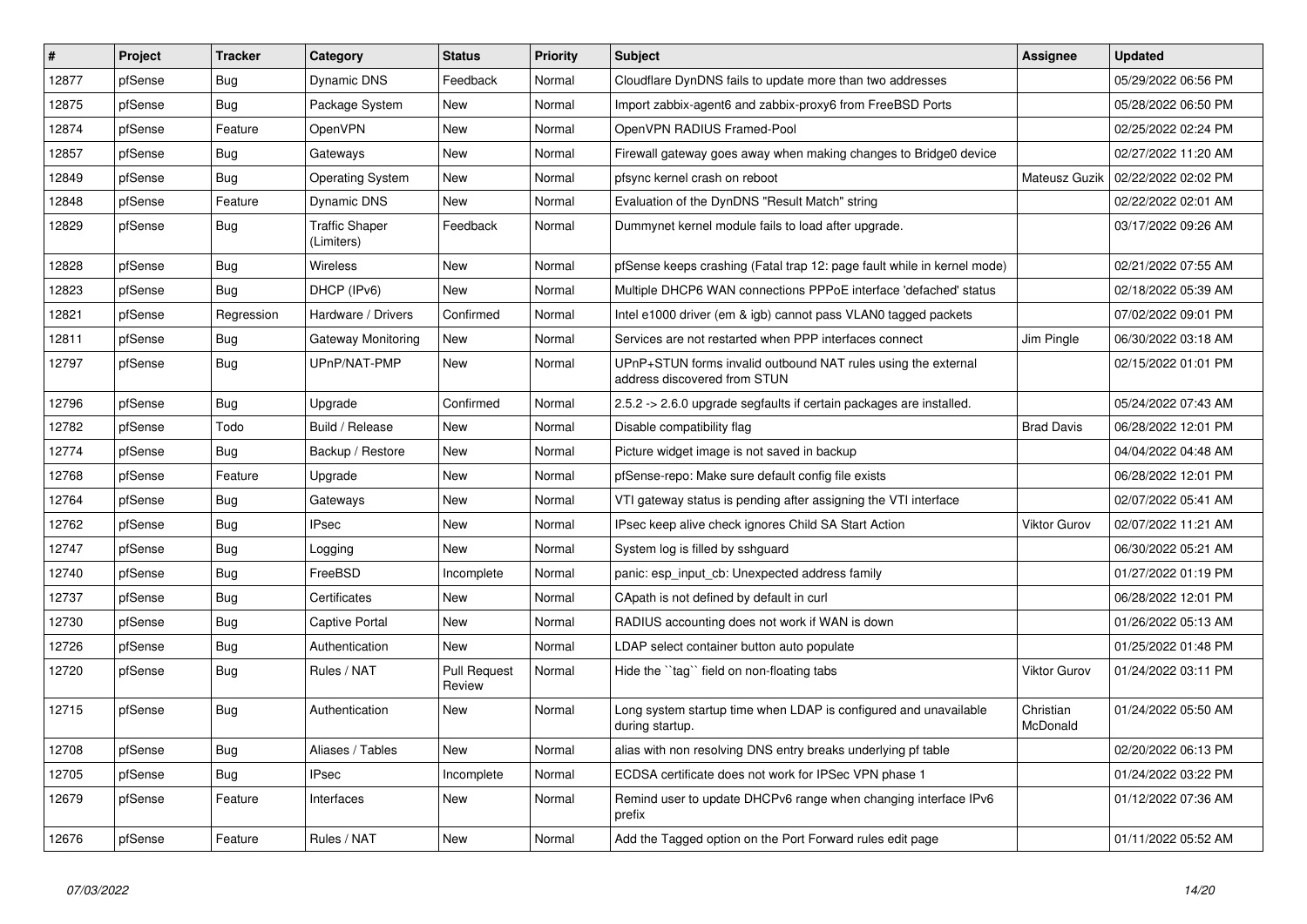| #     | Project | <b>Tracker</b> | Category                 | <b>Status</b>                 | Priority | <b>Subject</b>                                                                                                         | Assignee            | <b>Updated</b>      |
|-------|---------|----------------|--------------------------|-------------------------------|----------|------------------------------------------------------------------------------------------------------------------------|---------------------|---------------------|
| 12673 | pfSense | <b>Bug</b>     | Dashboard                | <b>Pull Request</b><br>Review | Normal   | Firewall Logs Widget fails to update at intervals below 5 seconds.                                                     | <b>Viktor Gurov</b> | 06/28/2022 12:01 PM |
| 12665 | pfSense | Feature        | Rules / NAT              | New                           | Normal   | Ability to add custom pf rules from the GUI                                                                            |                     | 01/07/2022 09:30 AM |
| 12648 | pfSense | <b>Bug</b>     | <b>Captive Portal</b>    | New                           | Normal   | Undocumented variables 'listenporthttp' and 'listenporthttps'                                                          |                     | 12/28/2021 10:44 AM |
| 12645 | pfSense | Bug            | <b>IPsec</b>             | New                           | Normal   | `filterdns`` does not monitor remote IPsec gateways for IPv6 address<br>changes                                        | Viktor Gurov        | 06/28/2022 12:01 PM |
| 12625 | pfSense | Feature        | Logging                  | New                           | Normal   | Granular logging options for default firewall rules.                                                                   |                     | 12/21/2021 06:39 PM |
| 12612 | pfSense | <b>Bug</b>     | <b>DNS Resolver</b>      | New                           | Normal   | DNS Resolver is restarted during every "rc.newwanip" event                                                             |                     | 06/28/2022 12:01 PM |
| 12602 | pfSense | Feature        | <b>Dynamic DNS</b>       | New                           | Normal   | DHCPv6 should allow DDNS Client updates for hosts                                                                      |                     | 12/15/2021 11:00 AM |
| 12600 | pfSense | Feature        | Aliases / Tables         | New                           | Normal   | allow custom mask for a network alias created from a FQDN                                                              |                     | 12/15/2021 10:50 AM |
| 12581 | pfSense | Regression     | DHCP (IPv6)              | New                           | Normal   | CARP IPv6 assigned address does not get advertised to endpoints with<br>RADV                                           |                     | 12/16/2021 02:34 PM |
| 12563 | pfSense | Bug            | OpenVPN                  | New                           | Normal   | OpenVPN server doesn't support Framed-IPv6-Address RADIUS<br>attribute                                                 |                     | 12/03/2021 11:19 AM |
| 12553 | pfSense | Feature        | Backup / Restore         | New                           | Normal   | Auto Config Backup: Allow selecting multiple backups for deletion                                                      |                     | 02/22/2022 04:27 AM |
| 12552 | pfSense | Bug            | OpenVPN                  | New                           | Normal   | "Pull DNS" option within OpenVPN client does not cause pfSense to use<br>DNS servers assigned by remote OpenVPN server |                     | 12/08/2021 08:45 AM |
| 12549 | pfSense | Regression     | <b>IPsec</b>             | New                           | Normal   | Per-user Mobile IPsec settings are not applied to connecting mobile<br>clients                                         | Jim Pingle          | 06/28/2022 12:01 PM |
| 12547 | pfSense | Bug            | <b>Operating System</b>  | Feedback                      | Normal   | unsheduled system reboot/crash                                                                                         | Mateusz Guzik       | 12/01/2021 01:20 PM |
| 12543 | pfSense | Bug            | Web Interface            | Feedback                      | Normal   | Deleteing a Outbound NAT rule gave me an empty rule and displayed<br>php error in UI.                                  |                     | 02/14/2022 04:36 AM |
| 12542 | pfSense | Bug            | Virtual IP Addresses     | New                           | Normal   | Cannot assign a same IPv6 Link-Local address to different interfaces                                                   |                     | 11/25/2021 01:41 AM |
| 12519 | pfSense | Bug            | Authentication           | New                           | Normal   | Fail authentication using special character in password via the LDAP<br>connector                                      |                     | 11/12/2021 07:39 AM |
| 12509 | pfSense | Bug            | OpenVPN                  | New                           | Normal   | Deffered authentication does not work with auth-gen-token external-auth<br>or pusk "auth-token"                        |                     | 11/08/2021 04:01 AM |
| 12508 | pfSense | Bug            | <b>DHCP Relay</b>        | New                           | Normal   | DHCP Relay over VPN                                                                                                    |                     | 11/06/2021 11:25 AM |
| 12504 | pfSense | <b>Bug</b>     | Interfaces               | New                           | Normal   | BCM57412 NetXtreme-E 10Gb RDMA Ethernet controller issue                                                               |                     | 11/05/2021 04:51 AM |
| 12495 | pfSense | Feature        | <b>Dynamic DNS</b>       | <b>Pull Request</b><br>Review | Normal   | DynDNS: add deSEC IPv4&v6 simultaneos update                                                                           | <b>Lukas Wiest</b>  | 11/01/2021 08:53 AM |
| 12494 | pfSense | Feature        | <b>Dynamic DNS</b>       | <b>Pull Request</b><br>Review | Normal   | DynDNS: make simultaneous update of IP and LegacyIP possible                                                           | <b>Lukas Wiest</b>  | 11/01/2021 08:52 AM |
| 12483 | pfSense | Bug            | Configuration<br>Backend | New                           | Normal   | GUI creates inconsistent config.xml                                                                                    |                     | 10/23/2021 06:48 AM |
| 12473 | pfSense | Feature        | <b>IPsec</b>             | New                           | Normal   | Allow user adjustment of IPsec Keep Alive periodic checks                                                              |                     | 12/22/2021 05:59 AM |
| 12467 | pfSense | <b>Bug</b>     | Captive Portal           | New                           | Normal   | CP error on client disconnect after reboot                                                                             |                     | 10/17/2021 05:35 AM |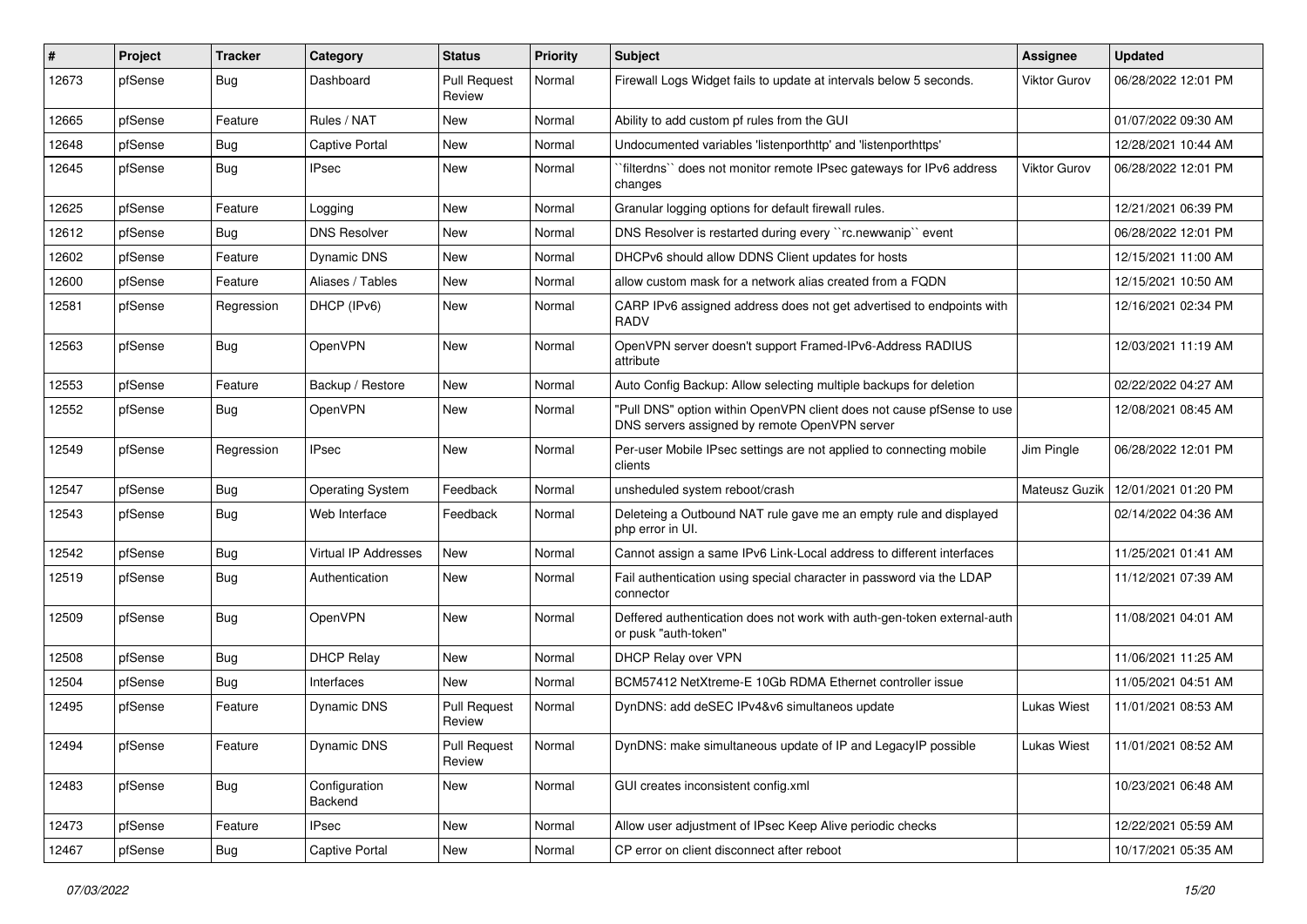| $\#$  | Project | <b>Tracker</b> | Category                    | <b>Status</b>                 | <b>Priority</b> | <b>Subject</b>                                                                                                                   | Assignee            | <b>Updated</b>      |
|-------|---------|----------------|-----------------------------|-------------------------------|-----------------|----------------------------------------------------------------------------------------------------------------------------------|---------------------|---------------------|
| 12464 | pfSense | <b>Bug</b>     | Logging                     | <b>Pull Request</b><br>Review | Normal          | Syslog Auth messages are sent as Emergency Level                                                                                 |                     | 06/28/2022 12:01 PM |
| 12459 | pfSense | Todo           | <b>Virtual IP Addresses</b> | New                           | Normal          | Add IP Alias subnet input validation                                                                                             |                     | 10/15/2021 09:35 AM |
| 12458 | pfSense | Feature        | Authentication              | New                           | Normal          | Use "unixHomeDirectory" instead of "homeDirectory" when LDAP<br>authentication server is Active Directory                        |                     | 10/15/2021 08:18 AM |
| 12451 | pfSense | <b>Bug</b>     | Virtual IP Addresses        | New                           | Normal          | deleteVIP() does not check RFC2136 Update Source                                                                                 |                     | 10/13/2021 10:06 AM |
| 12436 | pfSense | <b>Bug</b>     | <b>PPPoE Server</b>         | New                           | Normal          | Pppoe server config gui does not allow setting of chap authentication,<br>and sets the network start address for allocation to 0 |                     | 10/21/2021 08:15 AM |
| 12431 | pfSense | Todo           | Web Interface               | <b>Pull Request</b><br>Review | Normal          | GUI pages should use "POST" for AJAX calls, not "GET"                                                                            | Viktor Gurov        | 06/28/2022 12:01 PM |
| 12421 | pfSense | <b>Bug</b>     | Rules / NAT                 | New                           | Normal          | IPV6 limiter bug                                                                                                                 |                     | 10/02/2021 08:44 AM |
| 12401 | pfSense | <b>Bug</b>     | <b>Traffic Graphs</b>       | New                           | Normal          | Traffic graphs with untagged and tagged VLAN on same interface                                                                   |                     | 09/23/2021 09:18 PM |
| 12385 | pfSense | <b>Bug</b>     | Virtual IP Addresses        | <b>Pull Request</b><br>Review | Normal          | deleteVIP() does not check 1:1 NAT and Outbound NAT rules                                                                        | <b>Viktor Gurov</b> | 06/28/2022 12:01 PM |
| 12382 | pfSense | Regression     | OpenVPN                     | New                           | Normal          | Certificate Depth checking creates OpenVPN micro-outages every time<br>a user authenticates after 2.5.2 upgrade                  |                     | 01/17/2022 04:17 AM |
| 12367 | pfSense | Todo           | Installer                   | New                           | Normal          | ZFS: Do not show memstick disk on target list                                                                                    |                     | 09/13/2021 07:37 AM |
| 12357 | pfSense | <b>Bug</b>     | <b>Captive Portal</b>       | New                           | Normal          | Captive Portal popup Logout button loads full login page in popup when<br>clicked                                                |                     | 10/27/2021 12:10 PM |
| 12335 | pfSense | Bug            | <b>IPsec</b>                | New                           | Normal          | IPsec DNS inefficiency                                                                                                           | Jim Pingle          | 06/28/2022 12:01 PM |
| 12300 | pfSense | Feature        | Hardware / Drivers          | New                           | Normal          | Add Aquantia Atlantic driver to pfsense                                                                                          |                     | 09/14/2021 06:49 AM |
| 12283 | pfSense | <b>Bug</b>     | Authentication              | New                           | Normal          | LDAP/RADIUS authentication servers configuration does not allow<br>source IP address to be specified                             |                     | 08/20/2021 01:15 AM |
| 12259 | pfSense | <b>Bug</b>     | <b>Operating System</b>     | New                           | Normal          | Intel em NICs Suffering Performance Degradation on FreeBSD12                                                                     |                     | 02/25/2022 09:28 PM |
| 12249 | pfSense | <b>Bug</b>     | Backup / Restore            | New                           | Normal          | HAProxy causing failed ACB backups                                                                                               |                     | 11/15/2021 11:58 PM |
| 12243 | pfSense | Todo           | Package System              | New                           | Normal          | Implement "plugin_interfaces()"                                                                                                  |                     | 02/07/2022 03:50 AM |
| 12225 | pfSense | <b>Bug</b>     | Authentication              | <b>Pull Request</b><br>Review | Normal          | Group membership field is not needed for remote groups                                                                           | <b>Viktor Gurov</b> | 06/28/2022 12:01 PM |
| 12215 | pfSense | Regression     | OpenVPN                     | Feedback                      | Normal          | OpenVPN does not resync when running on a gateway group                                                                          |                     | 12/22/2021 05:49 AM |
| 12190 | pfSense | Feature        | Rules / NAT                 | New                           | Normal          | Add ability to reference ipv6 prefix in firewall rules and aliases                                                               |                     | 08/05/2021 01:47 PM |
| 12176 | pfSense | Todo           | Interfaces                  | <b>Pull Request</b><br>Review | Normal          | Hide WireGuard interfaces on appropriate pages                                                                                   |                     | 08/11/2021 12:52 AM |
| 12144 | pfSense | Bug            | <b>Operating System</b>     | In Progress                   | Normal          | Bug in "df -t" filtering if two filesystems use the same mountpoint                                                              | Mateusz Guzik       | 09/10/2021 10:07 AM |
| 12139 | pfSense | Feature        | <b>DNS Forwarder</b>        | New                           | Normal          | Add support in for specifying a DNSMASQ configuration file                                                                       |                     | 07/16/2021 09:45 PM |
| 12122 | pfSense | <b>Bug</b>     | Web Interface               | New                           | Normal          | Perform greedy actions asychronously                                                                                             |                     | 07/10/2021 01:10 PM |
| 12121 | pfSense | Feature        | OpenVPN                     | New                           | Normal          | Wider "local network(s)" fields in OpenVPN server configuration                                                                  |                     | 07/19/2021 07:37 AM |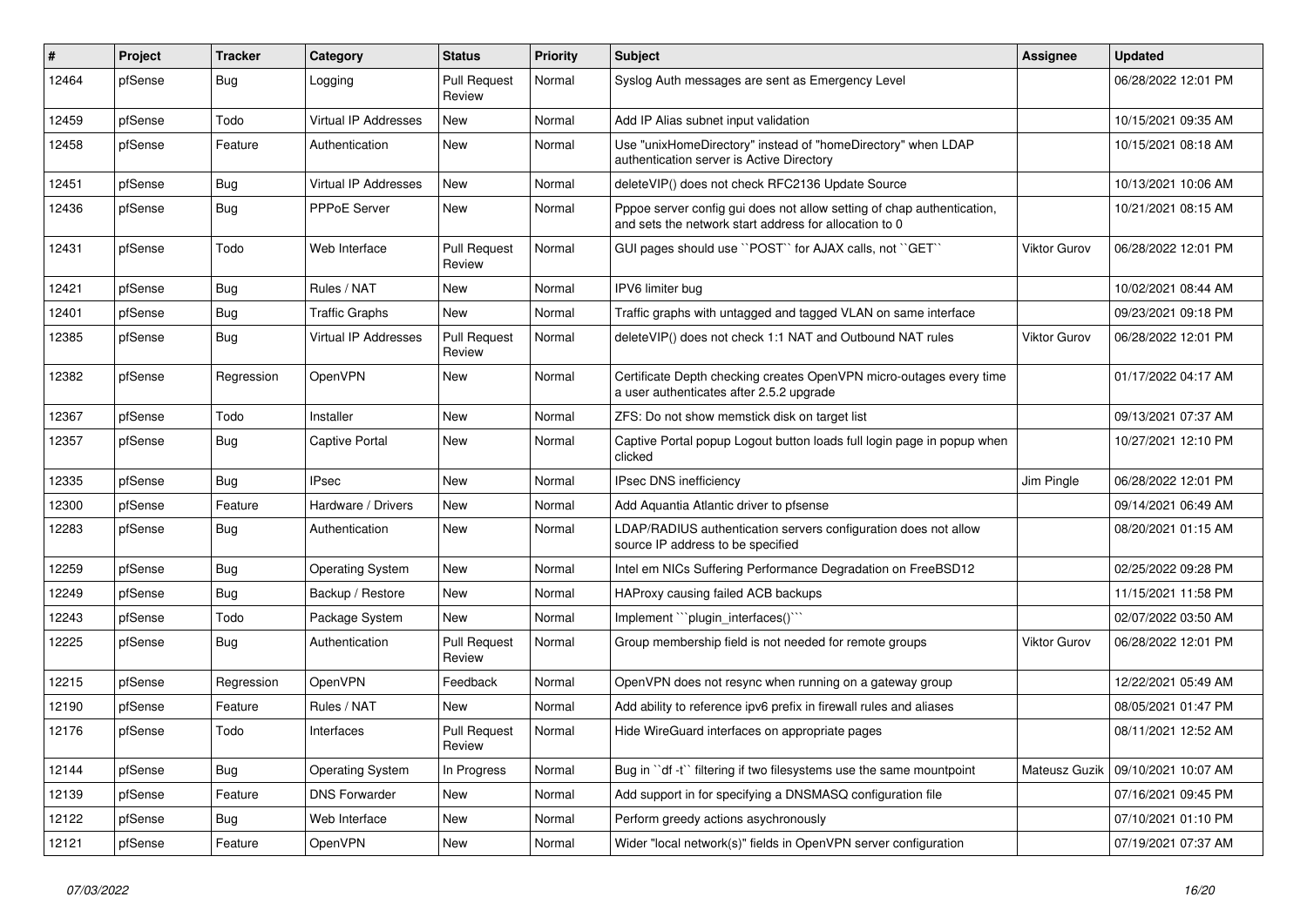| #     | Project | <b>Tracker</b> | Category             | <b>Status</b> | <b>Priority</b> | <b>Subject</b>                                                                                           | Assignee      | <b>Updated</b>      |
|-------|---------|----------------|----------------------|---------------|-----------------|----------------------------------------------------------------------------------------------------------|---------------|---------------------|
| 12120 | pfSense | Feature        | <b>DHCP Relay</b>    | New           | Normal          | Permit several sets of destination DHCP servers in DHCP relay                                            |               | 07/11/2021 05:41 PM |
| 12095 | pfSense | <b>Bug</b>     | Authentication       | New           | Normal          | Memory leak in pcscd                                                                                     |               | 06/01/2022 01:01 PM |
| 12091 | pfSense | Feature        | Authentication       | New           | Normal          | RFE: Add support for sssd authentication                                                                 |               | 12/10/2021 04:55 PM |
| 12079 | pfSense | <b>Bug</b>     | <b>IGMP Proxy</b>    | New           | Normal          | IGMPProxy: kernel panic, Sleeping thread owns a non-sleepable lock                                       | Mateusz Guzik | 06/28/2022 12:01 PM |
| 12077 | pfSense | Feature        | Gateways             | New           | Normal          | Allow stick-connections per gateway group                                                                |               | 06/24/2021 08:45 AM |
| 12056 | pfSense | <b>Bug</b>     | Logging              | New           | Normal          | Filterlog says "Unknown Option %u"                                                                       |               | 06/18/2021 05:51 AM |
| 12055 | pfSense | Feature        | Virtual IP Addresses | Feedback      | Normal          | Option to disable XMLRPC Sync for Loopback Virtual IPs                                                   |               | 06/18/2021 09:05 AM |
| 11974 | pfSense | Feature        | <b>XMLRPC</b>        | New           | Normal          | XMLRPC synchronization for igmmproxy settings                                                            |               | 05/29/2021 03:58 PM |
| 11960 | pfSense | <b>Bug</b>     | Gateway Monitoring   | Feedback      | Normal          | Gateway Monitoring Traffic Goes Out Default Gateway                                                      |               | 12/20/2021 05:43 AM |
| 11956 | pfSense | Feature        | Web Interface        | New           | Normal          | "add" button in the top of pages with many user-added items                                              |               | 07/10/2021 01:01 PM |
| 11954 | pfSense | Feature        | <b>IGMP Proxy</b>    | New           | Normal          | <b>Multicast limits</b>                                                                                  |               | 05/25/2021 12:36 AM |
| 11953 | pfSense | <b>Bug</b>     | <b>IGMP Proxy</b>    | New           | Normal          | XG-1541 crashes when igmpproxy is enabled and network interfaces<br>status change                        |               | 05/24/2021 04:55 PM |
| 11925 | pfSense | Bug            | <b>OpenVPN</b>       | New           | Normal          | Calling-Station-Id always set to WAN IP                                                                  |               | 05/14/2021 09:27 AM |
| 11876 | pfSense | Feature        | Hardware / Drivers   | New           | Normal          | OpenSSL does not use QAT acceleration on pfSense Plus<br>21.02-RELEASE-p1 or 21.05-DEVELOPMENT           |               | 05/03/2021 08:02 AM |
| 11872 | pfSense | Bug            | Interfaces           | New           | Normal          | gif interfaces reporting incorrect traffic counters                                                      |               | 12/30/2021 04:00 AM |
| 11856 | pfSense | Feature        | Diagnostics          | New           | Normal          | Replace/add Alias or DNS names for known LAN addresses in the State<br>table                             |               | 04/27/2021 08:01 AM |
| 11786 | pfSense | <b>Bug</b>     | <b>Services</b>      | New           | Normal          | SSH incomplete setup and startup fail while recovering XML backup in a<br>fresh install of pfSense 2.5.0 |               | 04/17/2021 01:36 PM |
| 11778 | pfSense | <b>Bug</b>     | OpenVPN              | New           | Normal          | OpenVPN uses 100% CPU after experiencing packet loss                                                     |               | 02/28/2022 07:38 AM |
| 11761 | pfSense | <b>Bug</b>     | L <sub>2</sub> TP    | New           | Normal          | L2TP/IPsec VPN : PPP LCP negotiation occurs before user<br>authentication                                |               | 03/31/2021 04:52 AM |
| 11759 | pfSense | Bug            | Dashboard            | New           | Normal          | Traffic graphs on dashboard double upload on pppoe links                                                 |               | 12/30/2021 04:00 AM |
| 11757 | pfSense | Feature        | <b>XMLRPC</b>        | New           | Normal          | Allow XMLRPC sync to bypass default auth server in favor of local<br>database                            |               | 03/30/2021 03:18 PM |
| 11731 | pfSense | <b>Bug</b>     | Hardware / Drivers   | New           | Normal          | Missing support for Realtek USB NICs                                                                     |               | 03/30/2021 04:32 AM |
| 11730 | pfSense | <b>Bug</b>     | Web Interface        | New           | Normal          | Improve visibility of option selections in dark themes                                                   |               | 03/25/2021 09:38 PM |
| 11724 | pfSense | Bug            | Package System       | New           | Normal          | Packages unexpectedly removed when changing update branches                                              |               | 03/29/2021 08:09 AM |
| 11717 | pfSense | Bug            | Rules / NAT          | New           | Normal          | Incorrect port forwarding rules if Destination port alias is not equal to<br>Redirect target port alias  |               | 03/22/2021 06:06 AM |
| 11715 | pfSense | Bug            | OpenVPN              | New           | Normal          | OpenVPN MTU                                                                                              |               | 03/22/2021 01:35 AM |
| 11666 | pfSense | <b>Bug</b>     | Logging              | New           | Normal          | GUI Firewall log search not parsing filter.log beyond hard coded limit                                   |               | 03/12/2021 11:38 AM |
| 11657 | pfSense | <b>Bug</b>     | Interfaces           | New           | Normal          | netmap ring reinit error                                                                                 |               | 03/18/2021 10:32 PM |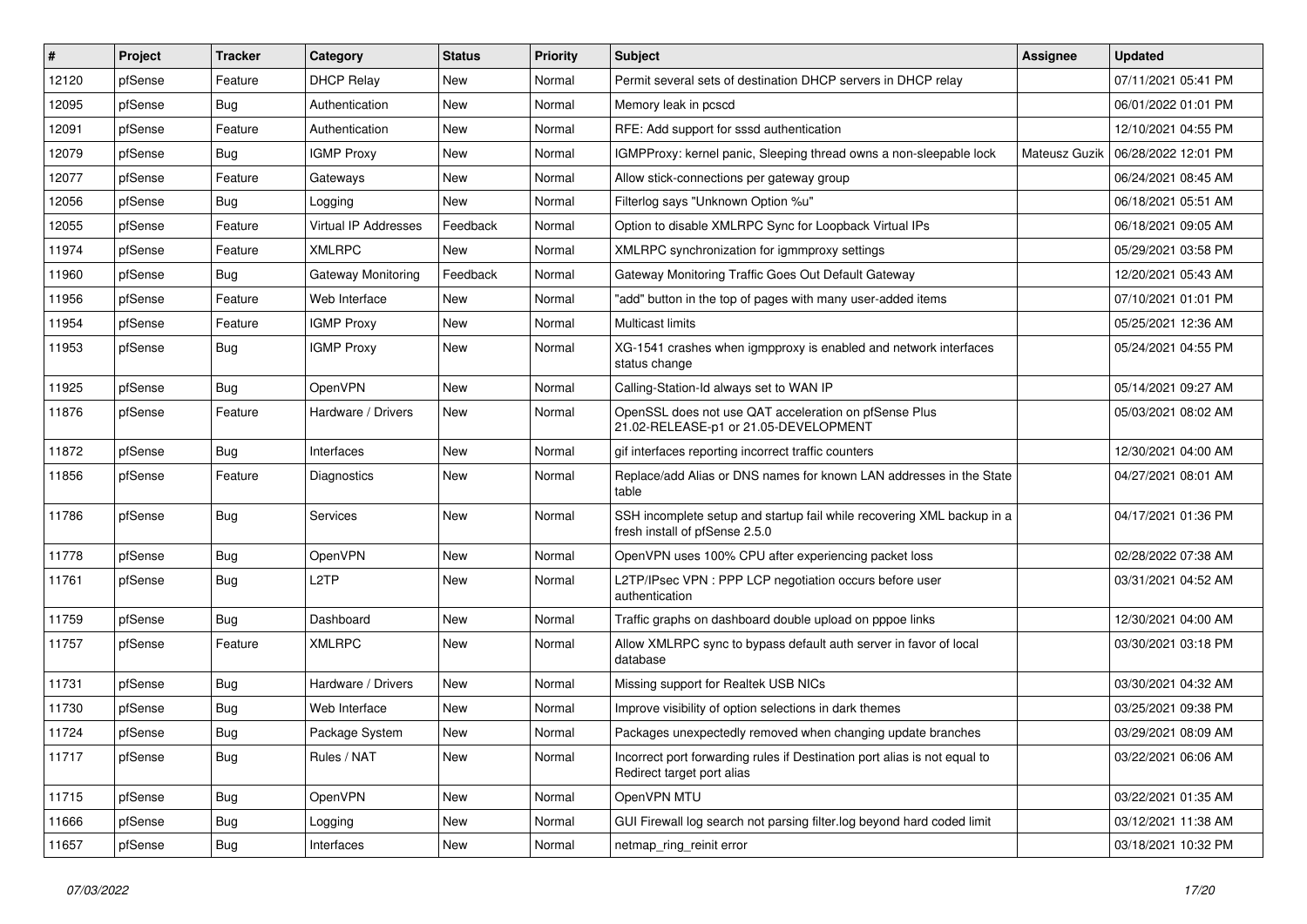| #     | Project | <b>Tracker</b> | Category              | <b>Status</b>                 | Priority | Subject                                                                                                                                                                                         | Assignee            | <b>Updated</b>      |
|-------|---------|----------------|-----------------------|-------------------------------|----------|-------------------------------------------------------------------------------------------------------------------------------------------------------------------------------------------------|---------------------|---------------------|
| 11641 | pfSense | <b>Bug</b>     | Interfaces            | New                           | Normal   | On xn based interfaces without the VLANMTU flag the first VLAN tag<br>defined does not follow the parent interface MTU settings. All<br>subsequent VLAN tags follow the parent interface's MTU. |                     | 03/09/2021 06:42 PM |
| 11625 | pfSense | Feature        | OpenVPN               | New                           | Normal   | Cisco-AVPair aliases support                                                                                                                                                                    |                     | 03/05/2021 12:35 AM |
| 11619 | pfSense | <b>Bug</b>     | Upgrade               | New                           | Normal   | Unable to upgrade 2.4.4-p3 to 2.5/21.02-p1                                                                                                                                                      |                     | 08/15/2021 10:00 AM |
| 11604 | pfSense | Feature        | <b>WireGuard</b>      | New                           | Normal   | WireGuard Dynamic Listen Port Randomization                                                                                                                                                     |                     | 03/19/2021 10:59 AM |
| 11570 | pfSense | Regression     | Gateways              | <b>Pull Request</b><br>Review | Normal   | Gateway monitoring services is not always restarted on interface<br>events, which may prevent a WAN from recovering back to an online<br>state                                                  | <b>Viktor Gurov</b> | 06/28/2022 12:01 PM |
| 11556 | pfSense | <b>Bug</b>     | Rules / NAT           | New                           | Normal   | Kill all states associated with a NAT address                                                                                                                                                   |                     | 03/19/2021 10:29 AM |
| 11548 | pfSense | Bug            | Rules / NAT           | New                           | Normal   | "rule expands to no valid combination" error from port forward automatic<br>rule mixing IPv4 and IPv6 elements                                                                                  |                     | 02/27/2021 03:18 PM |
| 11545 | pfSense | Regression     | Interfaces            | Feedback                      | Normal   | Primary interface address is not always used when VIPs are present                                                                                                                              | Reid<br>Linnemann   | 06/28/2022 12:01 PM |
| 11541 | pfSense | Bug            | OpenVPN               | New                           | Normal   | OpenVPN status does not work properly when set to TCP and<br>Concurrent Connections = 1                                                                                                         |                     | 03/02/2021 02:27 PM |
| 11539 | pfSense | Bug            | <b>IPsec</b>          | Feedback                      | Normal   | Mobile IPsec "split include" value of 0.0.0.0/0 causes some clients to<br>fail                                                                                                                  | Jim Pingle          | 06/28/2022 12:01 PM |
| 11503 | pfSense | Bug            | OpenVPN               | <b>New</b>                    | Normal   | Using multiple authentication backends on an OpenVPN server fails                                                                                                                               |                     | 02/23/2021 12:23 PM |
| 11498 | pfSense | Feature        | WireGuard             | New                           | Normal   | WireGuard does not pass multicast traffic to peer                                                                                                                                               | Peter Grehan        | 03/19/2021 10:59 AM |
| 11473 | pfSense | <b>Bug</b>     | Web Interface         | New                           | Normal   | System Activity shows invalid data on SG-3100                                                                                                                                                   |                     | 02/19/2021 08:12 PM |
| 11430 | pfSense | Bug            | Interfaces            | New                           | Normal   | PHP console spam after Assigning Interfaces                                                                                                                                                     |                     | 10/09/2021 10:37 AM |
| 11429 | pfSense | <b>Bug</b>     | Web Interface         | New                           | Normal   | System Log / Settings form activates "Reset Log Files" button on enter                                                                                                                          |                     | 10/28/2021 01:35 PM |
| 11412 | pfSense | <b>Bug</b>     | Interfaces            | New                           | Normal   | LLDPD Package Doesn't Work with Switchports                                                                                                                                                     |                     | 02/12/2021 08:12 PM |
| 11379 | pfSense | Feature        | <b>Captive Portal</b> | New                           | Normal   | <b>Template Roll Printer</b>                                                                                                                                                                    |                     | 02/07/2021 05:26 AM |
| 11363 | pfSense | <b>Bug</b>     | Installer             | New                           | Normal   | Clean Install 2.5.0 fails due to hardware incompability                                                                                                                                         |                     | 02/04/2021 11:06 AM |
| 11335 | pfSense | Bug            | Interfaces            | New                           | Normal   | Spoofing the MAC on a LAGG interface does not work for some NIC<br>types.                                                                                                                       |                     | 01/29/2021 09:10 AM |
| 11324 | pfSense | Feature        | Logging               | New                           | Normal   | Separate syslog "Remote log servers" Parameters                                                                                                                                                 |                     | 01/27/2021 10:47 AM |
| 11302 | pfSense | Feature        | WireGuard             | New                           | Normal   | WireGuard XMLRPC sync                                                                                                                                                                           |                     | 03/19/2021 10:59 AM |
| 11296 | pfSense | Bug            | Routing               | New                           | Normal   | Static route targets may still reachable via default route when the<br>gateway they should route through is down                                                                                | <b>Viktor Gurov</b> | 06/28/2022 12:01 PM |
| 11280 | pfSense | Todo           | WireGuard             | New                           | Normal   | Add WireGuard to ALTQ list                                                                                                                                                                      |                     | 04/27/2021 12:32 PM |
| 11268 | pfSense | Bug            | Web Interface         | New                           | Normal   | Cookie named 'id' prevents Edit form fields being set properly                                                                                                                                  |                     | 09/03/2021 06:16 AM |
| 11262 | pfSense | Feature        | Rules / NAT           | New                           | Normal   | Time Based Rules - selects all days in the current month                                                                                                                                        |                     | 04/27/2021 12:32 PM |
| 11257 | pfSense | Feature        | Upgrade               | New                           | Normal   | Installed Packages: Update all button                                                                                                                                                           |                     | 01/18/2021 10:45 AM |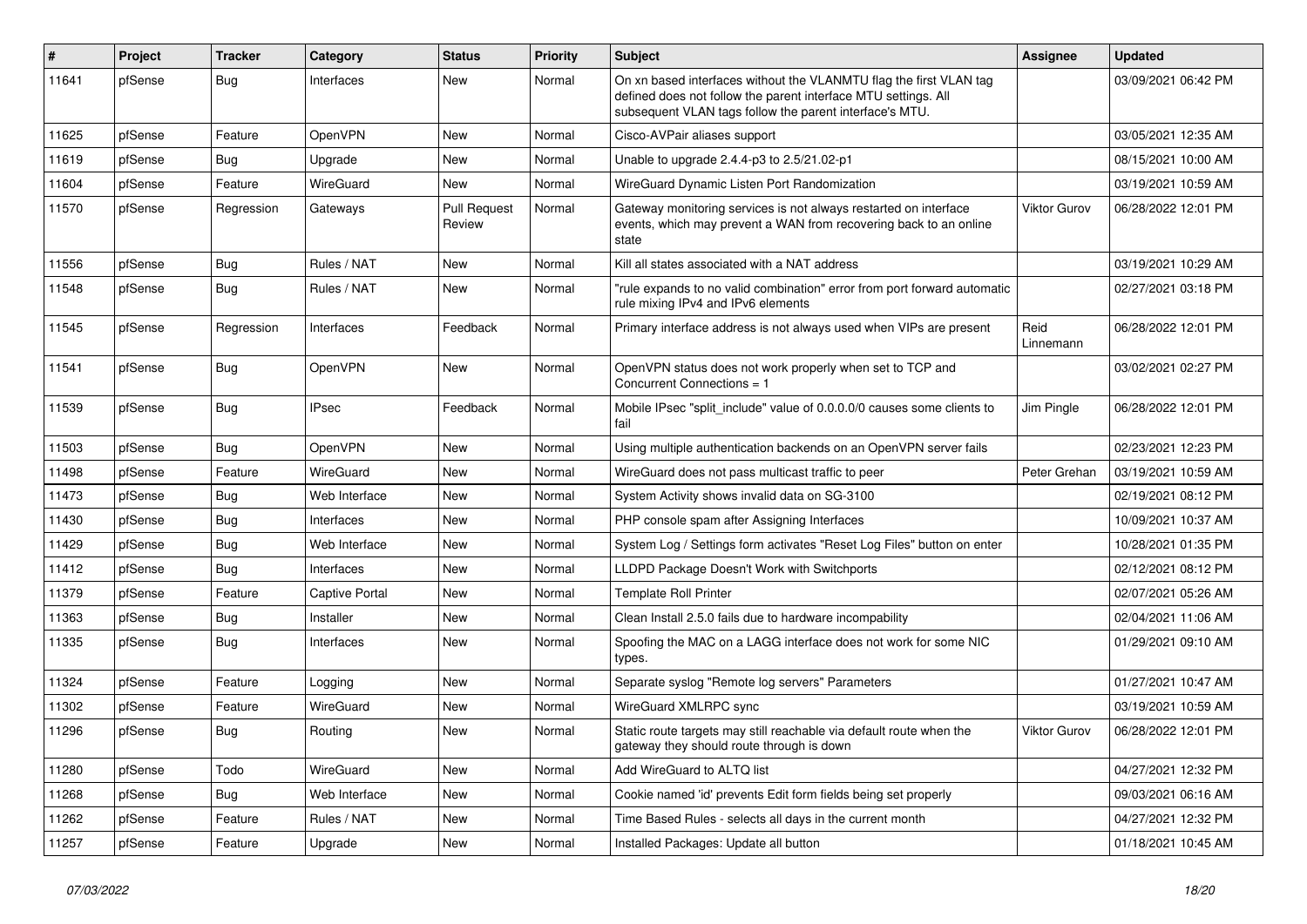| ∦     | Project | <b>Tracker</b> | Category                            | <b>Status</b>                 | <b>Priority</b> | Subject                                                                                                                          | <b>Assignee</b>     | <b>Updated</b>      |
|-------|---------|----------------|-------------------------------------|-------------------------------|-----------------|----------------------------------------------------------------------------------------------------------------------------------|---------------------|---------------------|
| 11243 | pfSense | Feature        | Interfaces                          | New                           | Normal          | individual pfctl snort2c tables per interface only blocking IPs for specific<br>interface when a rule triggers in snort/suricata |                     | 01/14/2021 03:02 PM |
| 11232 | pfSense | <b>Bug</b>     | <b>Operating System</b>             | New                           | Normal          | Fix pfSense_fsync                                                                                                                |                     | 01/08/2021 08:53 AM |
| 11203 | pfSense | <b>Bug</b>     | Certificates                        | New                           | Normal          | certificate manager very slow                                                                                                    |                     | 12/31/2020 11:57 AM |
| 11192 | pfSense | Bug            | <b>Traffic Shaper</b><br>(Limiters) | Feedback                      | Normal          | Using Limiters causes out of order packets within one TCP or UDP flow                                                            |                     | 01/06/2021 12:09 AM |
| 11189 | pfSense | Feature        | Captive Portal                      | <b>New</b>                    | Normal          | Captive Portal - Tarpit option                                                                                                   |                     | 12/23/2020 06:44 PM |
| 11184 | pfSense | Bug            | FreeBSD                             | New                           | Normal          | PF: State policy cannot be configurable                                                                                          |                     | 02/09/2021 02:43 AM |
| 11177 | pfSense | <b>Bug</b>     | Dynamic DNS                         | New                           | Normal          | DDNSv6 not using Check IP Services                                                                                               |                     | 12/21/2020 05:02 AM |
| 11174 | pfSense | <b>Bug</b>     | Traffic Shaper (ALTQ)               | Feedback                      | Normal          | Incorrect traffic shaping on pppoe interface                                                                                     |                     | 12/21/2020 11:21 PM |
| 11149 | pfSense | Bug            | <b>DHCP Relay</b>                   | New                           | Normal          | DHCP relay won't start with DHCP server behind gateway                                                                           |                     | 03/22/2021 05:13 AM |
| 11147 | pfSense | Bug            | <b>Dynamic DNS</b>                  | New                           | Normal          | Domeneshop DynDNS IPv4 and IPv6                                                                                                  |                     | 12/09/2020 11:47 PM |
| 11110 | pfSense | <b>Bug</b>     | Backup / Restore                    | <b>New</b>                    | Normal          | Backup file should be checked before restoring a specific area                                                                   |                     | 12/05/2020 02:50 PM |
| 11091 | pfSense | Bug            | Interfaces                          | New                           | Normal          | Interfaces set as disabled in the configuration have an UP status in the<br>operating system at boot                             | <b>Viktor Gurov</b> | 06/28/2022 12:01 PM |
| 11084 | pfSense | Feature        | <b>Dynamic DNS</b>                  | New                           | Normal          | Dynamic DNS include option to specify virtual IP addresses                                                                       |                     | 11/19/2020 01:26 PM |
| 11056 | pfSense | Feature        | Interfaces                          | New                           | Normal          | Add option to disable flow-control on interfaces in GUI                                                                          |                     | 11/11/2020 04:41 PM |
| 10980 | pfSense | <b>Bug</b>     | <b>Operating System</b>             | New                           | Normal          | rc.local is executed at login by rc.initial, and not at boot time.                                                               |                     | 10/19/2020 09:39 AM |
| 10962 | pfSense | Feature        | <b>Dynamic DNS</b>                  | New                           | Normal          | Add Cpanel support for Dynamic DNS Clients                                                                                       |                     | 12/28/2020 01:56 PM |
| 10904 | pfSense | Feature        | <b>DHCP Relay</b>                   | <b>Pull Request</b><br>Review | Normal          | Support vti interfaces in dhcrelay                                                                                               | Luiz Souza          | 10/12/2020 07:35 AM |
| 10890 | pfSense | Feature        | Interfaces                          | New                           | Normal          | Allow multiple assigned interfaces to track status of a single switch port                                                       |                     | 09/14/2020 07:20 AM |
| 10875 | pfSense | Bug            | Gateways                            | New                           | Normal          | PPP periodic reset does not fully restore gateway group round-robin<br>functionality                                             | Luiz Souza          | 11/05/2020 07:44 AM |
| 10843 | pfSense | Feature        | Authentication                      | <b>New</b>                    | Normal          | Allow user manager settings to specify multiple authentication servers                                                           |                     | 01/13/2022 07:22 AM |
| 10839 | pfSense | Feature        | Traffic Shaper (ALTQ)               | New                           | Normal          | Add popular messengers to the Traffic Shaper Wizard                                                                              |                     | 08/18/2020 10:07 AM |
| 10833 | pfSense | Bug            | Configuration<br>Backend            | New                           | Normal          | unbound exits on configuration error when link status flaps on LAN<br>interface                                                  |                     | 08/13/2020 11:53 PM |
| 10822 | pfSense | <b>Bug</b>     | DHCP (IPv6)                         | New                           | Normal          | Deprecated IPv6 prefix won't be announced as deprecated to clients                                                               |                     | 08/10/2020 09:23 AM |
| 10805 | pfSense | Feature        | Hardware / Drivers                  | New                           | Normal          | Intel QAT (QuickAssist) encryption support for PfSense                                                                           |                     | 07/31/2020 03:13 PM |
| 10765 | pfSense | <b>Bug</b>     | Authentication                      | New                           | Normal          | Ampersands in Idap_extended_query are escaped twice                                                                              |                     | 09/02/2020 07:55 AM |
| 10729 | pfSense | <b>Bug</b>     | Package System                      | New                           | Normal          | Certificate verification failed for pkg.freebsd.org                                                                              |                     | 07/05/2020 01:12 AM |
| 10726 | pfSense | <b>Bug</b>     | Rules / NAT                         | New                           | Normal          | Sticky-connections option is bugged - sticky-address cannot be<br>redefined                                                      |                     | 11/12/2020 10:12 AM |
| 10718 | pfSense | Feature        | Notifications                       | New                           | Normal          | Email notifications - add new field to enter a from: name                                                                        |                     | 07/01/2020 09:08 AM |